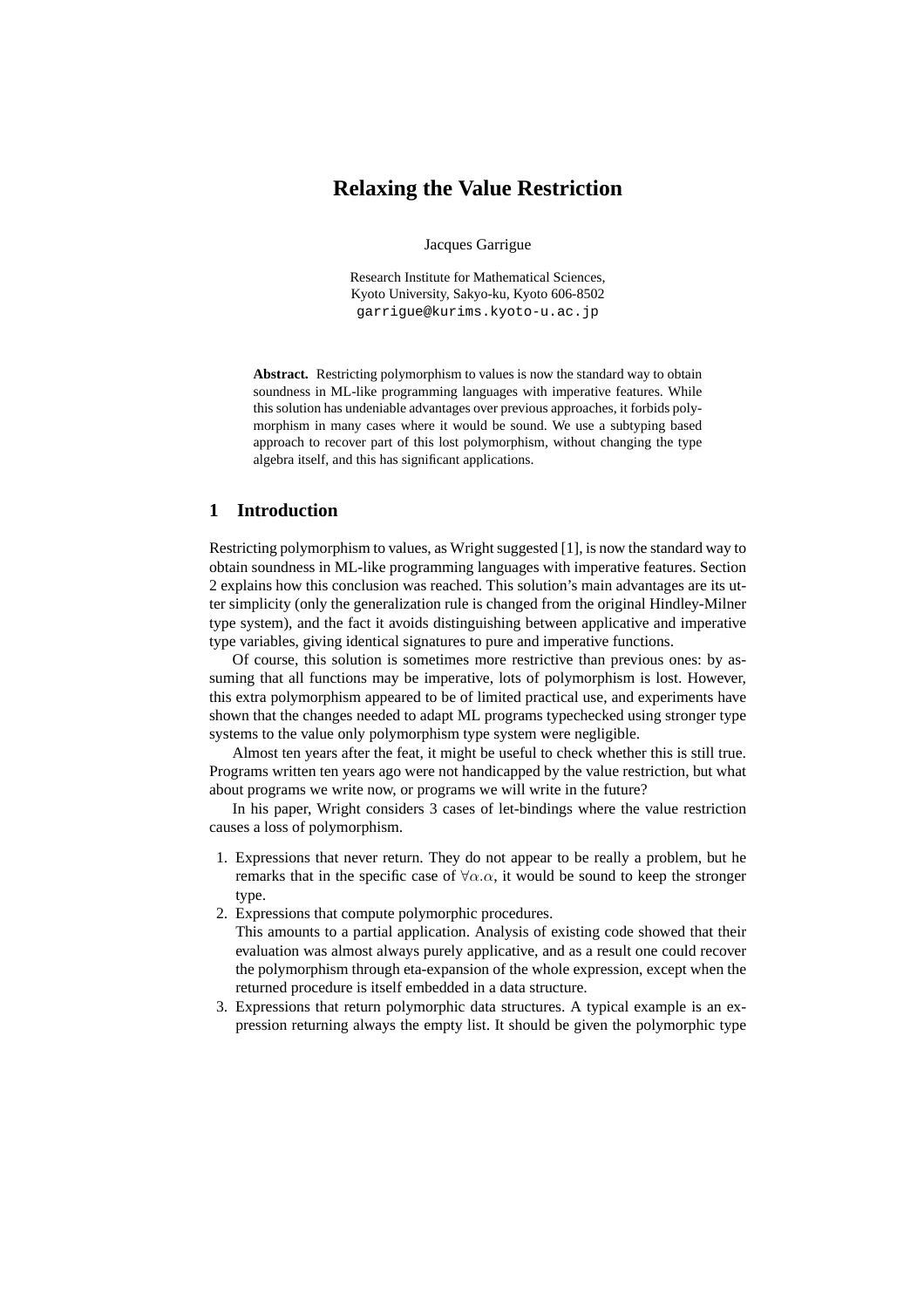$\alpha$  list, but this is not possible under the value restriction if the expression has to be evaluated.

Of these 3 cases, the last one, together with the data-structure case of the second one, are most problematic: there is no workaround to recover the lost polymorphism, short of recomputing the data structure at each use. This seemed to be a minor problem, because existing code made little use of this kind of polymorphism inside a data structure. However we can think of a number of cases where this polymorphism is expected, sometimes as a consequence of extensions to the type system.

- 1. Constructor and accessor functions. While algebraic datatype constructors and pattern matching are handled specially by the type system, and can be given a polymorphic type, as soon as we define functions for construction or access, the polymorphism is lost. The consequence is particularly bad for abstract datatypes and objects [2], as one can only construct them through functions, meaning that they can never hold polymorphic values.
- 2. Polymorphic variants [3]. By nature, a polymorphic variant is a polymorphic data structure, which can be seen as a member of many different variant types. If it is returned by a function, or contains a computation in its argument, it looses this polymorphism.
- 3. Semi-explicit polymorphism [4]. This mechanism allows to keep principality of type-checking in the presence of first-class polymorphism. This is done through adding type variable markers to first-class polymorphic types, and checking their polymorphism. Unfortunately, value restriction looses this polymorphism. A workaround did exist, but the resulting type system was only "weakly" principal.

We will review these cases, and show how the value restriction can be relaxed a little, just enough for many of these problems to be leveled. As a result, we propose a new type system for ML, with *relaxed value restriction*, that is strictly more expressive (it types more programs) than ML with the usual value restriction.

The starting point is very similar to the original observation about  $\forall \alpha \ldots \alpha$ : in some cases, polymorphic types are too generic to contain any value. As such they can only describe empty collections, and it is sound to allow their generalization.

Our basic idea is to use the structural rules of subtyping to recover this polymorphism: by subsumption, if a type appears only in covariant positions in the type of a value, it shall be safe to replace it with any of its supertypes. From a set-theoretic point of view, if this type is not inhabited, then it is a subtype of all other types (they all contain the empty set). If it can be replaced by any type, then we can make it a polymorphic variable. For instance, consider this expansive binding:

```
val f : unit -> '_a list
```
The \_ in '\_a means that the type variable is not generalized: it can be instantiated only once, and is shared between all uses of f. We can replace ' a by the base type zero, obtaining the type unit -> zero list. Assuming that zero is not inhabited, it is sound to replace all its covariant occurrences by polymorphic variables:

val f : unit -> 'a list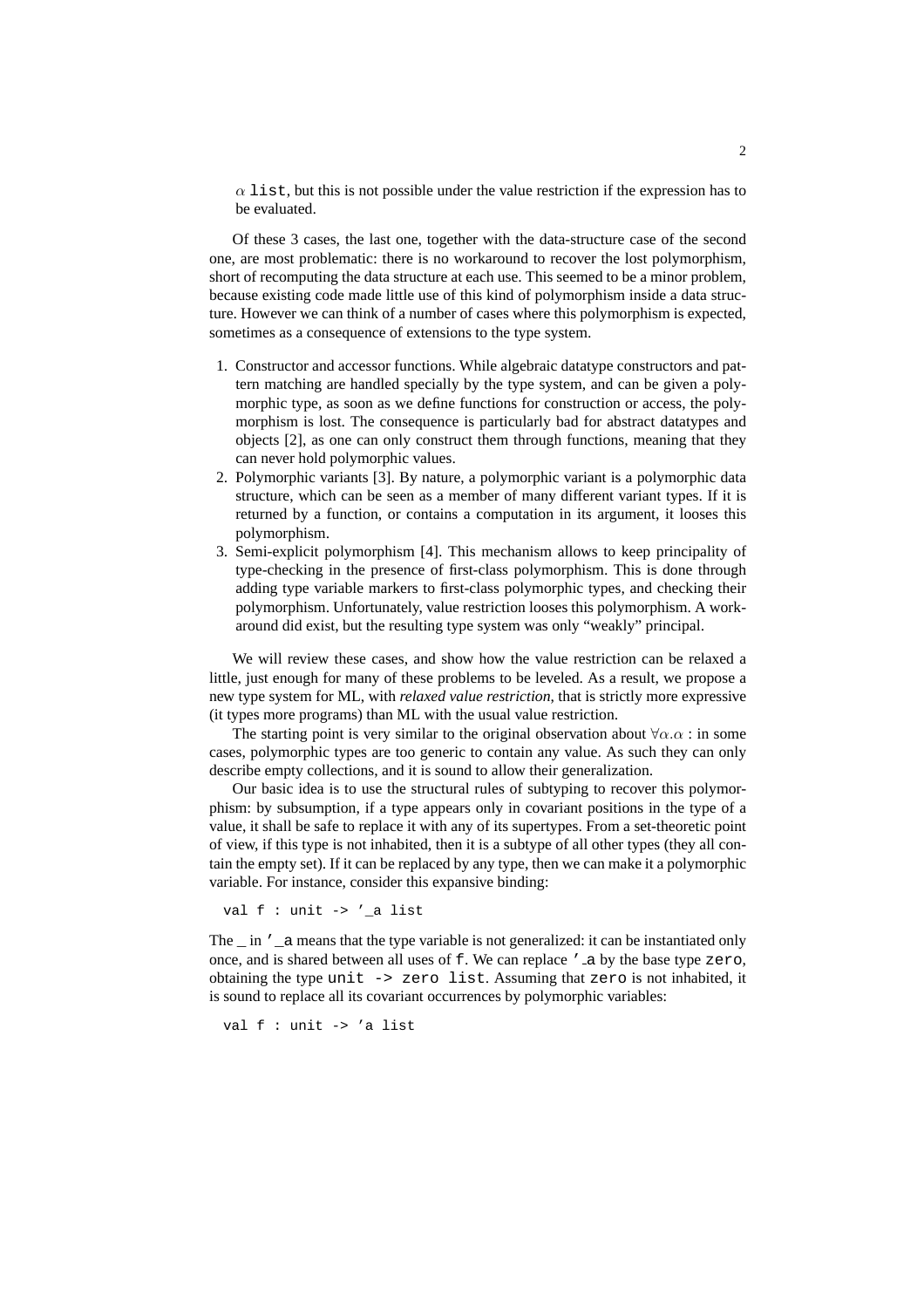Since  $\prime$  a had only covariant occurrences, zero does not appear in this new type, making it strictly more general than the original one.

Unfortunately, this model-based reasoning cannot be translated into a direct proof: we are aware of no set theoretic model of ML extended with references. Neither can we use a direct syntactic proof, as our system, while being sound, does not enjoy the subject reduction. Nonetheless this intuition will lead us to an indirect proof, by translation into a stronger type system with subtyping.

This paper is organized as follows. After a short reminder on why the value restriction became so popular, we give some examples of our scheme applied to simple cases, and then show how it helps solving the problems described above. In section 5 we answer some concerns. In section 6 we formalize our language and type system, and prove its soundness using semantic types in section 7, before concluding. Proofs of lemmas can be found in appendix.

### **2 Why the value restriction**

Before discussing in what way we are improving on the value restriction, it is useful to explain why this seemingly weak approach has become the standard solution to the soundness problem created by ML's imperative features. We expose the path chronologically, but do not enter into technical details. Busy readers may skip directly to section 3, as the material in this section is only indirectly related to our problem.

#### **2.1 The soundness problem**

The original problem is well-known: in the presence of mutable references (and also of other imperative features, like continuations), the usual typing rule for the polymorphic let is unsound. We use Objective Caml syntax and library for our examples. Programs are in typewriter font, and output from the interpreter in italic.

```
let r = ref []
val r : 'a list ref
r := [3]; r
- : 'a list ref
let l = List.max (function true -> 1 | false -> 2) !r
val l : int list = Segmentation fault
```
If we apply the usual rule, we can give a polymorphic type to  $r$ . Since each use of  $r$ is then assigned a different instance of this polymorphic type, assigning a value of type int list does not change the type of other uses of  $r$ . As a result we are able to use  $r$  in a context expecting another type, which causes a runtime type error, or undefined behavior if the compiler removed type checks.

The problem at hand is clear enough: 'a in the above example should not be allowed to be polymorphic, because it is the type of the contents of a reference cell, and this contents can be modified. If 'a is kept monomorphic, then it must be instantiated to the same type in all uses of  $r$ , so that we have:

 $r := [3]; r$ - : int list ref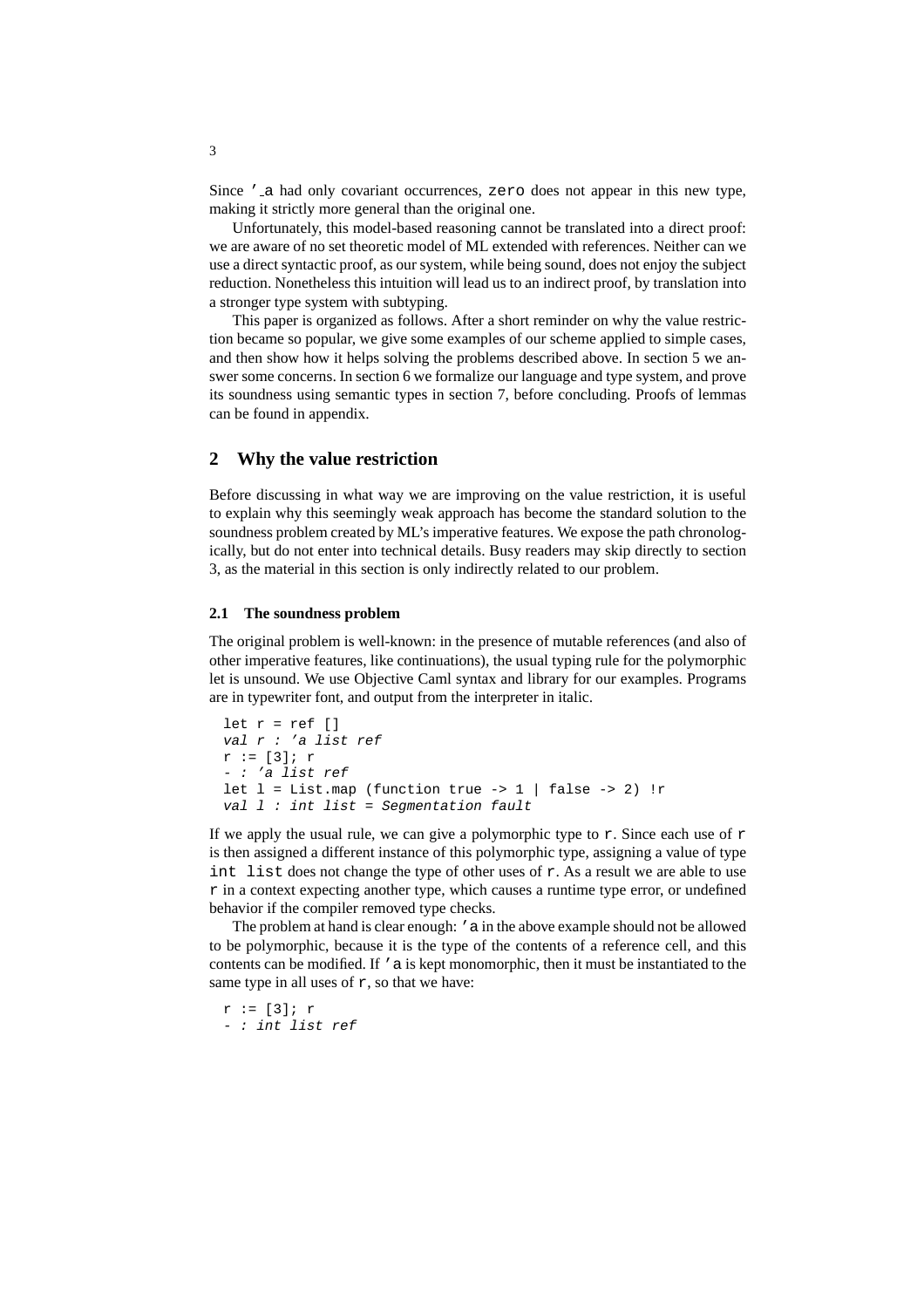| System  | Type of $imp_map$                                                                                                                                                                       |
|---------|-----------------------------------------------------------------------------------------------------------------------------------------------------------------------------------------|
|         | $\text{old CamI}(\text{int} \rightarrow \text{string}) \rightarrow \text{int list} \rightarrow \text{string list}$                                                                      |
|         | $ {\rm SML} 90   (\alpha^* \to \beta^*) \to \alpha^* 1$ ist $\to \beta^* 1$ ist                                                                                                         |
|         | $ {\rm SML/NJ}  (\alpha^2\rightarrow \beta^2)\rightarrow \alpha^2$ list $\rightarrow \beta^2$ list                                                                                      |
| Effects | $\alpha \stackrel{\varsigma}{\rightarrow} \beta$ $\rightarrow \alpha$ list $\stackrel{\varsigma}{\rightarrow} \beta$ list                                                               |
| Closure | $ (\alpha \stackrel{L}{\rightarrow} \beta) \stackrel{M}{\rightarrow} \alpha$ list $\stackrel{N}{\rightarrow} \beta$ list with $\alpha \stackrel{L}{\rightarrow} \beta \triangleright N$ |
| Value   | $ (\alpha \rightarrow \beta) \rightarrow \alpha$ list $\rightarrow \beta$ list                                                                                                          |

**Fig. 1.** Comparing types

and unsound uses of  $r$  are not allowed anymore.

The question is: how can we restrict the type system, keeping principality, so that mutable data will not be given a polymorphic type?

### **2.2 Conservative solutions**

The first natural direction to take is to design a conservative extension to ML, satisfying the above restriction, but also able to type all programs typable in ML without references.

The simplest conservative approach is to just keep monomorphic all variables used somewhere under the ref type constructor. The old Caml system [5] made such a choice. However, it became quickly apparent that such a restrictive approach gives imperative features only second-class citizenship. For instance this definition of map using reference cells would not be given a polymorphic type (*c.f.* comparison in figure 1):

```
let imp map f l =
  let input = ref l and output = ref [] in
  while !input <> [] do
    output := f (List.hd !input) :: !output;
    input := List.tl !input
  done;
 List.rev !output
```
Since l is stored in a reference, the only way to have this program accepted would be to explicitly force it to accept only lists of a fixed ground type (int or string for instance).

This typing seeming too restrictive, more refined type systems were developed to handle the specificity of types affected by side-effects. The Tofte discipline [6], used in Standard ML 90 [7], introduced imperative type variables for references, marked by a " ∗ ". They must be instantiated to ground types whenever a side-effect may occur, *i.e.* after any function application or reference cell creation. This was extended in Standard ML of New Jersey to allow for deeper curried functions [8]. You can see in the comparison table that imp map may take two arguments before requiring ground instantiation.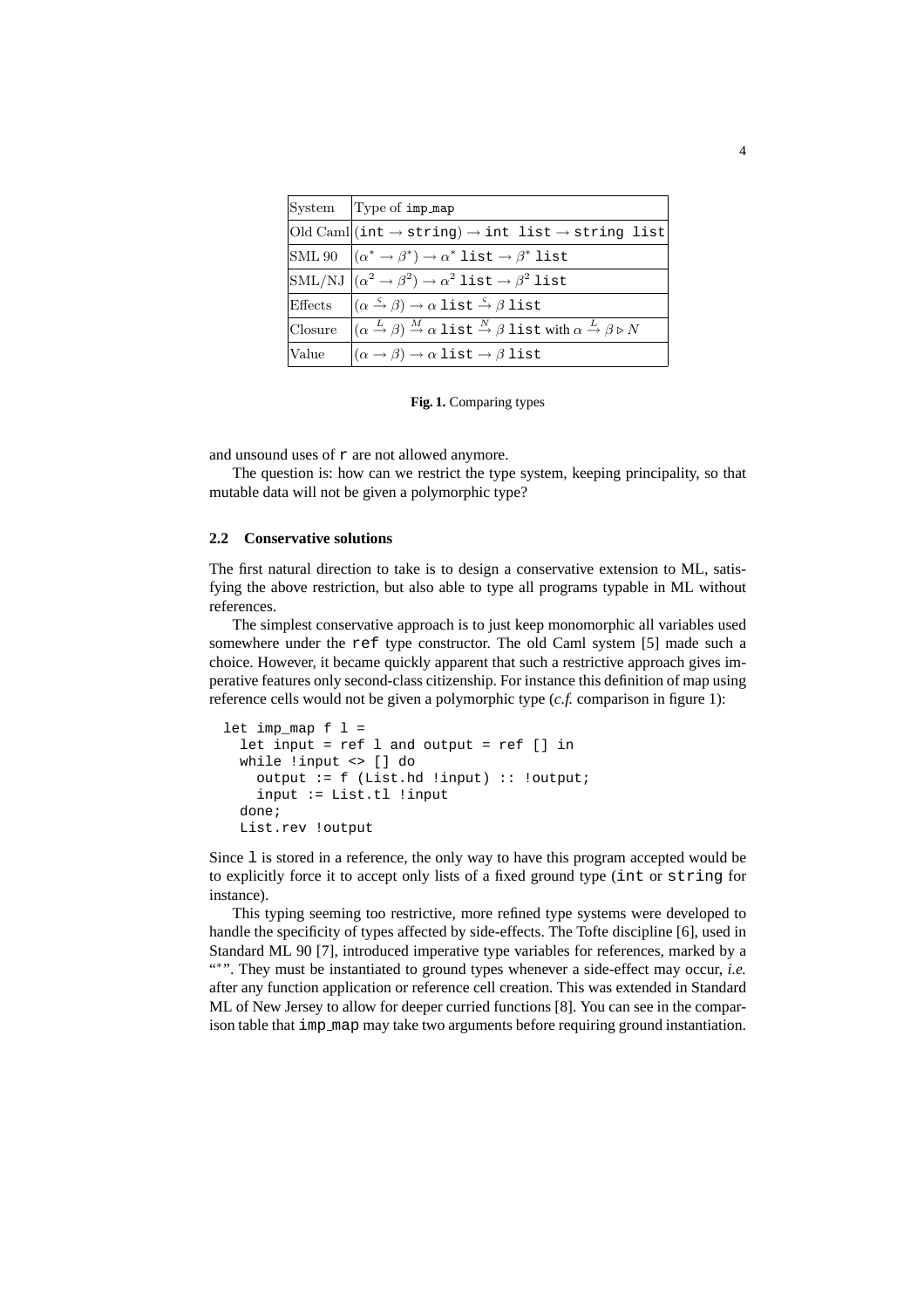This subsumes the Tofte discipline: you just have to replace "\*" by "1". Some further improvements have also been proposed [9].

While above typings do allow some degree of polymorphism, one may remark that references in imp map are purely local to the computation, and do not escape from its scope. As such, this would be sound to make them normal polymorphic variables. Yet more refined type systems, based either on effect analysis by Talpin and Jouvelot [10] or closure typing by Leroy and Weis [11, 12], are able to extract this polymorphism, by tracking in more detail creation and access of references. They both give the same type to imp map and an applicative version of map, but this is at the price of adding information about the program execution flow. This means complex types, which may be acceptable for a system based on type inference alone, but are awkward when one has to explicitly write them, in ML module signatures for instance.

### **2.3 Simplicity and abstraction**

By 1993, some people could see that these more and more complex attempts at conservative extensions were doomed. Of this negative conclusion, two requirements emerged: keeping the type algebra simple, and keeping the implementation abstract in types. All the conservative systems have to reveal information about how a function is implemented, breaking this abstraction. In practice, this means that when defining the signature of a module, one has to decide in advance how it will be implemented. This goes against the goal of "programming in the large" promoted by the ML module system, and can be particularly awkward when one changes the implementation and realizes that the types do not fit anymore.

The only solution left was to drop conservativity: accept that some existing ML programs will not be typable anymore. A first attempt by Leroy was to restrict polymorphism to call-by-name bindings, as they have clearly no side-effects [13]. This avoids any change in the type algebra, but requires some in the syntax. Yet, this didn't seem to restrict the expressivity of the language.

However, a simpler way to obtain the same result was the value restriction [14]: similarly polymorphism is limited to bindings without side-effects, but the syntax is left unchanged. The choice of the typing rule to apply for let is driven by a syntactic definition of *values*, which includes variables, functions, and all constructs except function application and reference cell creation. With the value restriction, imperative and applicative version of functions receive the same type, even if the imperative version hides some references in a closure. There is no magic: rather than tracking the danger carefully as previous systems did, the value restriction just assumes that all function applications are dangerous, and their results are not generalizable locally. This is actually equivalent to the Tofte discipline, assuming all variables are imperative. To beginners this may cause some gripes, as some types become monomorphic. This is particularly confusing when using an interpreter, and experimenting with partial applications. However tests on a huge corpus of programs showed that the transition was very easy, with only a few places where eta-expansion was needed. After all the headaches caused by overly specific types, this appeared as the solution.

Since then, the community seems to have settled with the value restriction, which was first adopted by Caml in 1995, and Standard ML in 1997.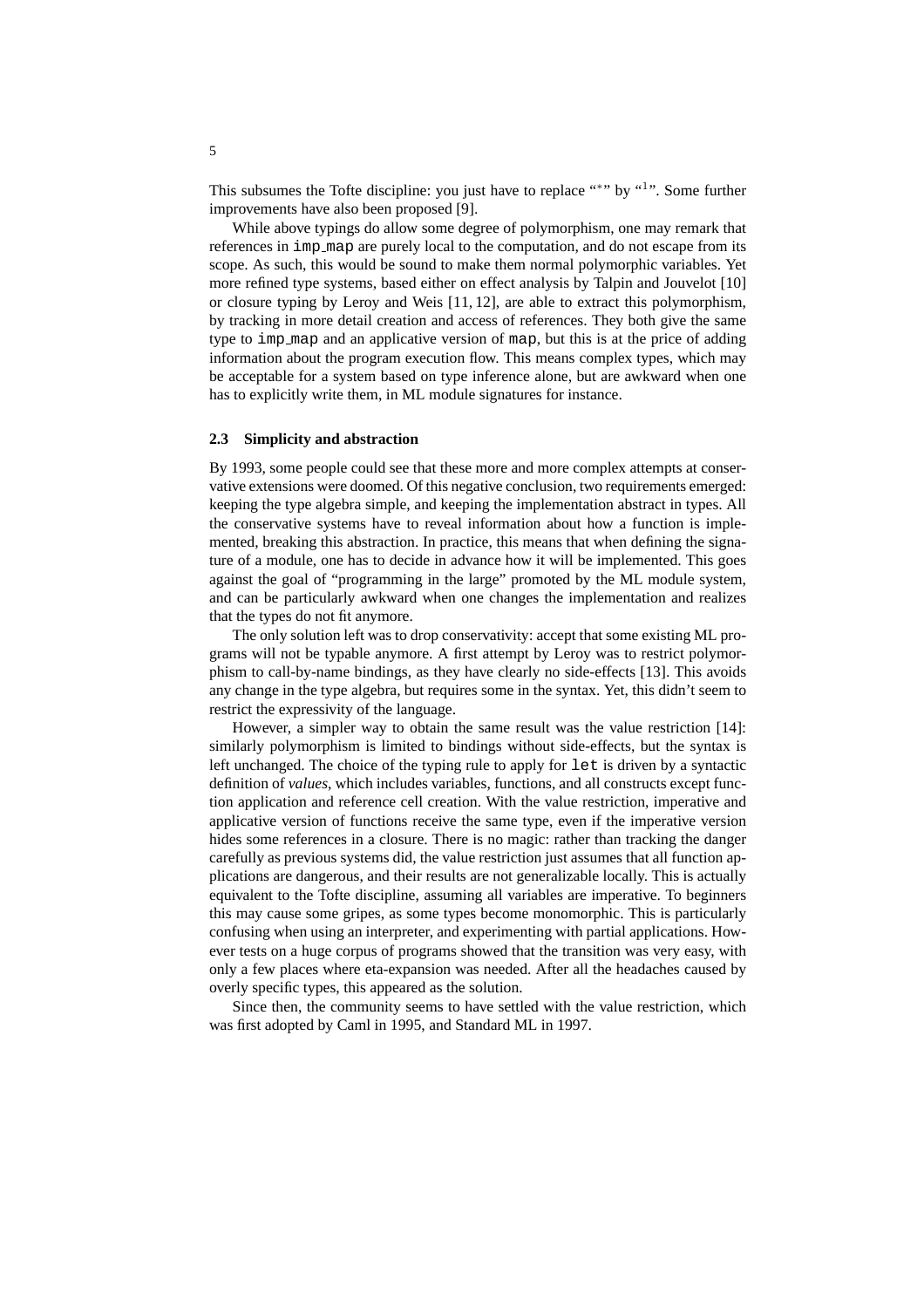To finish this overview, an interesting improvement of the value restriction was suggested by Ohori with the introduction of rank 1 polymorphism [15]: by allowing quantification in non-prenex positions, for instance int  $\rightarrow \forall \alpha.\alpha \rightarrow \alpha$  list, it can recover some lost polymorphism, much in the same way as indexed weak variables improved on imperative type variables. Yet this re-introduces some complexity, and reveals the implementation in some cases.

### **3 Polymorphism from subtyping**

With the background of the previous section, we can now better define our intent.

We follow the value restriction, and keep its principles: simplicity and abstraction. That is, we do not distinguish at the syntactic level between *applicative* and *imperative* type variables; neither do we introduce different points of quantification, as in rank-1 polymorphism. All type variables in any function type are to be seen as imperative: by default, they become non-generalizable in the let-binding of a non-value (*i.e.* a term containing a function application), on a purely syntactical criterion.

However we can analyze the semantic properties of types, independently of the implementation. By distinguishing between covariant and contravariant variables in types we are able to partially lift this restriction when generalizing: as before, variables with contravariant occurrences in the type of an expansive expression cannot be generalized, but variables with only covariant occurrences can be generalized.

The argument goes as follows. We introduce a new type constructor, zero , which is kept empty. We choose to instantiate all non-contravariant variables in let-bound expressions by zero . In a next step we coerce the type of the let-bound variable to a type where all zero 's are replaced by (independent) fresh type variables. Since the coercion of a variable is a value, in this step we are no longer limited by the value restriction, and these type variables can be generalized.

To make explanations clear, we will present our first two examples following the same pattern: first give the non-generalizable type scheme as by the value restriction (typed by Objective Caml 3.06 [16]), then obtain a generalized version by explicit subtyping. However, as explained in the introduction, our real intent is to provide a replacement for the usual value restriction, so we will only give the generalized version —as Objective Caml 3.07 does—, in subsequent examples. Here is our first example.

```
let 1 =let r = ref [] in !r
val l : '\_a list = []
```
The type variable '\_a is not generalized: it will be instantiated when used, and fixed afterwards. This basically means that  $1$  is now of a fixed type, and cannot be used in polymorphic contexts anymore.

Our idea is to recover polymorphism through subtyping.

let  $l = (l : zero list : > 'a list)$ val  $l : 'a$  list =  $[]$ 

A coercion (e :  $\tau_1$  :  $> \tau_2$ ) makes sure that e has type  $\tau_1$ , and that  $\tau_1$  is a subtype of  $\tau_2$ . Then, it can safely be seen as having type  $\tau_2$ . Since 1 is a value, and the coercion of a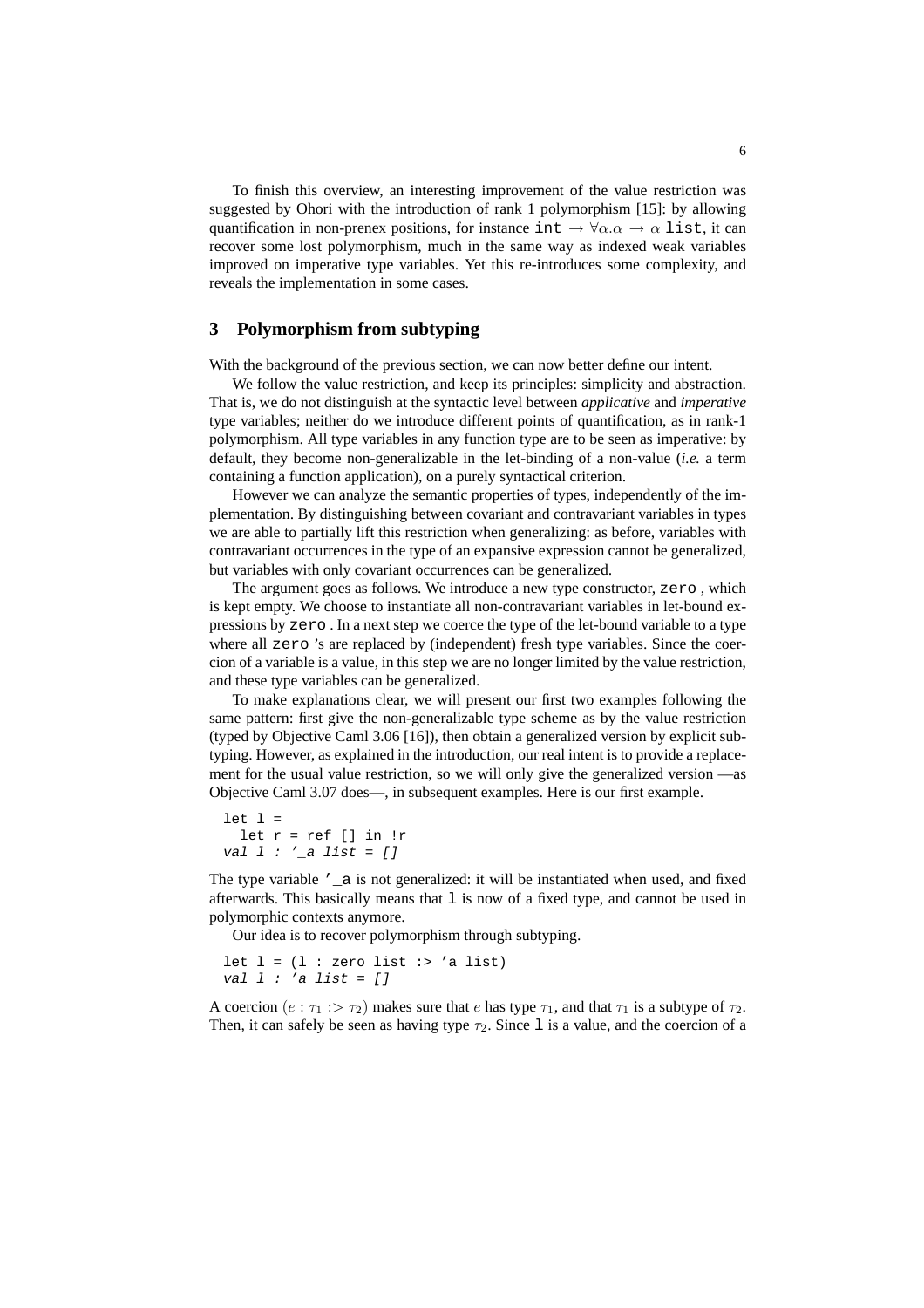$$
V^-(\alpha) = \emptyset \qquad \begin{array}{l} V^-(\tau \text{ ref}) = FTV(\tau) \\ V^-(\tau \text{ list}) = V^-(\tau) \end{array} \qquad \begin{array}{l} V^-(\tau_1 \to \tau_2) = FTV(\tau_1) \cup V^-(\tau_2) \\ V^-(\tau_1 \times \tau_2) = V^-(\tau_1) \cup V^-(\tau_2) \end{array}
$$

#### **Fig. 2.** Dangerous variables

value is also a value, this is a value binding, and the new 'a in the type of the coerced term can be generalized.

Why is it sound? Since we assigned an empty list to  $r$ , and returned its contents without modification, 1 can only be the empty list; as such it can safely be assigned a polymorphic type.

Note that Leroy's closure-based type system would indeed infer the same polymorphic typing, but Tofte's imperative type variables would not: since the result is not a closure, with Leroy's approach the fact [] went through a reference cell doesn't matter; however, Tofte's type system would force its type to be imperative, precluding any further generalization when used inside a non-value binding.

The power of this approach is even more apparent with function types. This is the example from the introduction.

```
let f =let r = ref [] in fun () -> !r
val f : unit -> '_a list
```
which we can coerce again

```
let f = (f : unit \rightarrow zero list : > unit \rightarrow 'a list)val f : unit -> 'a list
```
This result may look more surprising, as actually  $r$  is kept in the closure of  $f$ . But since there is no way to modify its contents, f can only return the empty list. This time, even Leroy's closure typing and Talpin&Jouvelot's effect typing cannot meet the mark.

This reasoning holds as long as a variable does not appear in a contravariant position. Yet, for type inference reasons we explain in section 6, we define a set of dangerous variables (figure 2) including all variables appearing on the left of an arrow, which is more restrictive than simple covariance. In a non-value binding, we will generalize all local variables except those in  $V^-(\tau)$ , assuming the type before generalization is  $\tau$ . This definition is less general than subtyping, as a covariant type variable with multiple occurences will be kept shared. For instance, subtyping would allow  $('a * 'a)$ list to be coerced to ( $'a * 'b$ ) list, but type inference will only give the less general ('a \* 'a) list.

Of course, our approach cannot recover all the polymorphism lost by the value restriction. Consider for instance the partial application of map to the identity function.

```
let map_id = List.map (fun x \rightarrow x)
val map_id : '_a list -> '_a list
```
Since ' a also appears in a contravariant position, there is no way this partial application can be made polymorphic. Like with the strict value restriction, we would have to eta-expand to obtain a polymorphic type.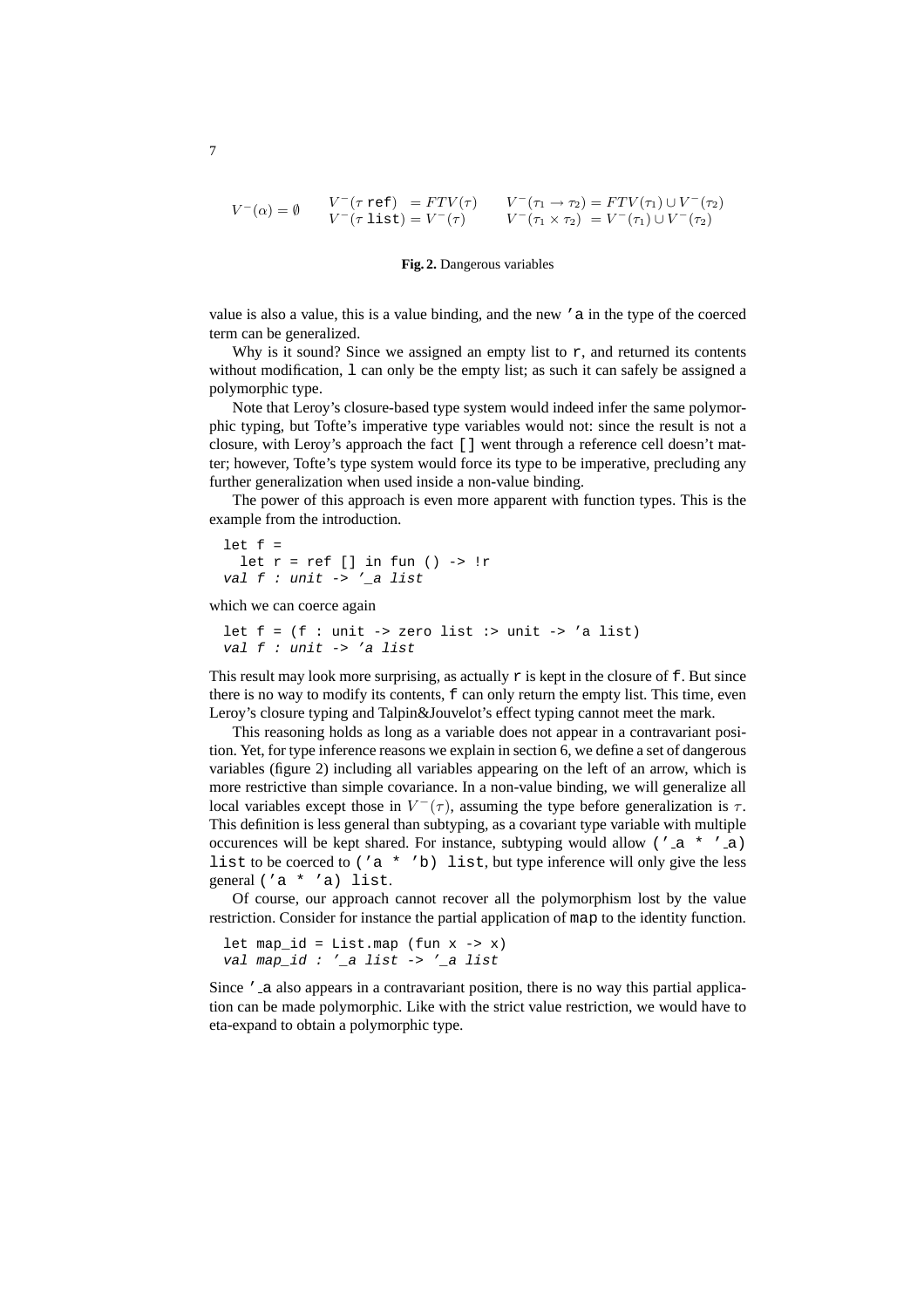However, the relaxed value restriction becomes useful if we fully apply map, a case where eta-expansion cannot be used.

let  $l = Listmap$  (fun id -> id) [] val l : 'a list

Note that all the examples presented in this section cannot be handled by rank-1 polymorphism [15]. This is not necessarily the case for examples in the next section, but this suggests that improvements by both methods are largely orthogonal.

While our improvements are always conceptually related to the notion of empty container, we will see in the following examples that it can show up in many flavors, and that in some cases we are talking about concrete values, rather than empty ones.

### **4 Application examples**

In this section, we give examples of the different problems described in the introduction, and show how we improve their typings.

### **4.1 Constructor and accessor functions**

In ML, we can construct values with data constructors and extract them with pattern matching.

```
let empty2 = ([ ] , [ ] )val empty2 : 'a list * 'b list = ([ ] , [ ] )let (, 12) = empty2
val l2 : 'a list = []
```
As you can see here, since neither operations use functions, the value restriction does not come in the way, and we obtain a polymorphic result. However, if we use a function as accessor, we loose this polymorphism.

```
let 12 = snd empty2
val l2 : '_a list = []
```
Moreover, if we define custom constructors, then polymorphism is lost in the original data itself. Here pair assists in building a Lisp-like representation of tuples.

```
let pair x y = (x, (y, ()))val pair : 'a -> 'b -> 'a * ('b * unit)
let empty2' = pair [] []
val empty2' : '_a list * ('_b list * unit) = ( \, . \, . \, )
```
The classical workaround to obtain a polymorphic type involves eta-expansion, which means code changes, extra computation, and is incompatible with side-effects, for instance if we were to count the number of cons-cells created.

If the parameters to the constructor have covariant types, then the relaxed value restriction solves all these problems.

```
let 12 = end empty2val 12 : 'a list = []
let empty2' = pair [] []val empty2' : 'a list * ('b list * unit) = ( \, . \, . \, )
```
This extra polymorphism allows one to share more values throughout a program.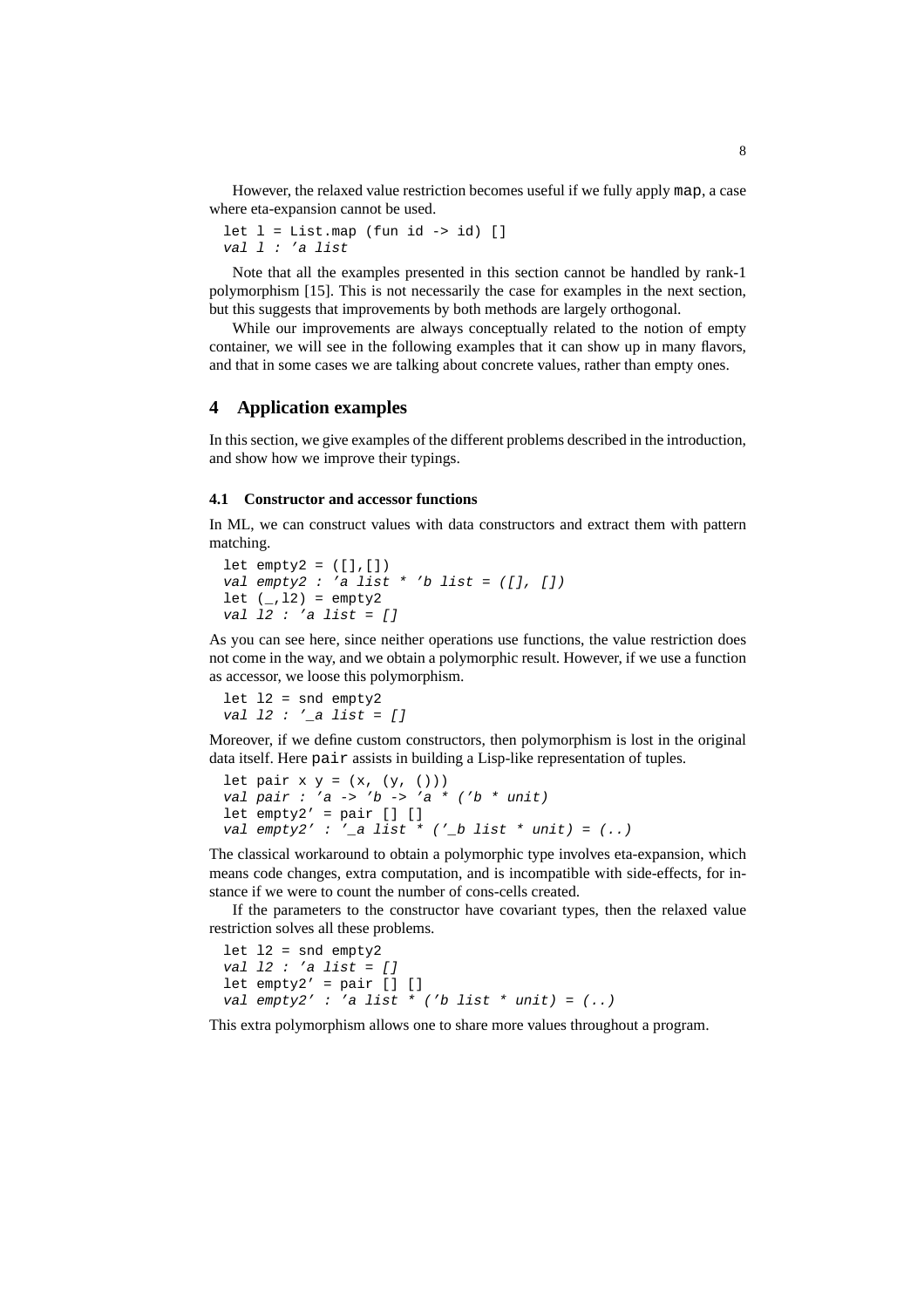#### **4.2 Abstract datatypes**

This problem is made more acute by abstraction. Suppose we want to define an abstract datatype for bounded length lists. This can be done with the following signature:

```
module type BLIST = sig
 type +'a t
 val empty : int -> 'a t
 val cons : 'a -> 'a t -> 'a t
 val list : 'a t -> 'a list
end
module Blist : BLIST = struct
 type 'a t = int * 'a list
  let empty n = (n, [])let cons a (n, 1) =
   if n > 0 then (n-1, a::l) else raise (Failure "Blist.cons")
 let list (n, 1) = 1end
```
The  $+$  in type  $+$ 'a t is a variance annotation, and is available in Objective Caml since version 3.01. It means that 'a appears only in covariant positions in the definition of t. This additional information was already used for explicit subtyping coercions (between types including objects or variants), but with our approach we can also use it to automatically extract more polymorphism.

The interesting question is what happens when we use empty. Using the value restriction, one would obtain:

```
let empty5 = Blist.empty 5
val empty5 : '_a Blist.t = <abstract>
```
Since the type variable is monomorphic, we cannot reuse this empty5 as *the* empty 5-bounded list; we have to create a new empty list for each different element type. And this time, we cannot get the polymorphism by building the value directly from data constructors, as abstraction has hidden the type's structure.

Just as for the previous example, relaxed valued restriction solves the problem: since ' a is not dangerous in ' a  $Blist.t$ , we shall be able to generalize it.

val empty5 : 'a Blist.t =  $\langle$ abstract>

With the relaxed value restriction, abstract constructors can be polymorphic as long as their type variables are covariant inside the abstract type.

#### **4.3 Object constructors**

As one would expect from its name, Objective Caml sports object-oriented features. Programmers are often tempted by using classes in place of algebraic datatypes. A classical example is the definition of lists.

```
class type ['a] list = object
 method empty : bool
 method hd : 'a
```
9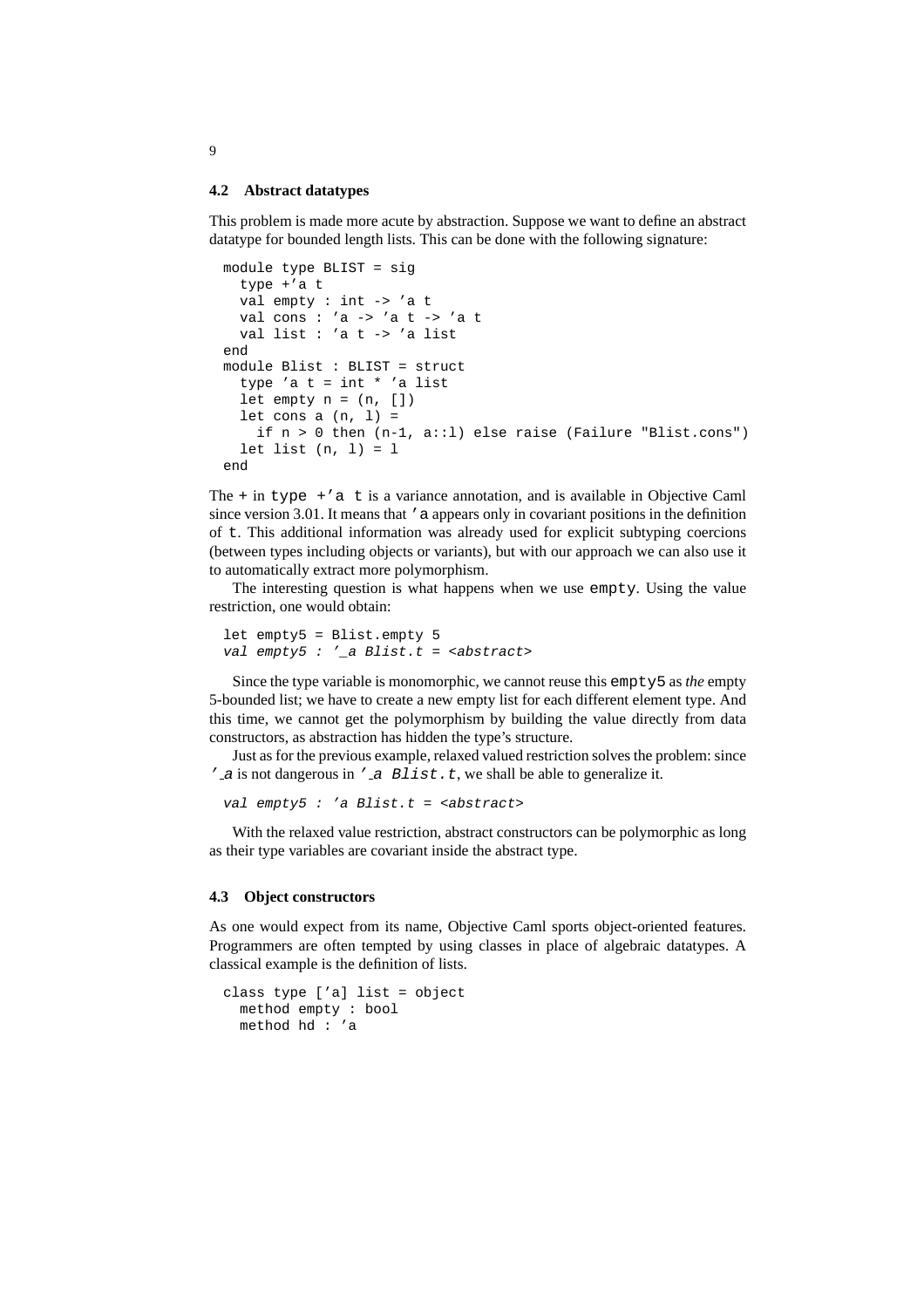```
method tl : 'a list
end
class ['a] nil : ['a] list = ...
class ['a] cons a b : ['a] list = ...
```
This looks all nice, until you realize that you cannot create a polymorphic empty list: an object constructor is seen by the type system as a function. Again, as 'a is covariant in 'a list, it is generalizable, and the relaxed value restriction allows a polymorphic type.

```
let nil : 'a list = new nil
val nil : 'a list = {<}obj
```
### **4.4 Polymorphic variants**

Polymorphic variants [3, 17] are another specific feature of Objective Caml. Their design itself contradicts the assumption that polymorphic data structures are rare in ML programs: by definition a polymorphic variant can belong to any type that includes its tag.

```
let one = 'Int 1
val one : [> 'Int of int] = 'Int 1
let two = \intInt (1+1)val two : \lfloor> 'Int of int] = 'Int 2
```
Again the value restriction gets in our way: it's enough that the argument is not a value to make the variant constructor monomorphic (as shown by the "" in front of the type). And of course, any variant returned by a function will be given a monomorphic type. This means that in all previous examples, you can replace the empty list by any polymorphic variant, and the same problem will appear.

Again, we can use our coercion principle<sup>1</sup>:

```
let two = (two : ['Int of int] :> [> 'Int of int])val two : [> 'Int of int] = 'Int 2
```
This makes using variants in multiple contexts much easier. Polymorphic variants profit considerably from this improvement. One would like to see them simply as the dual of polymorphic records (or objects), but the value restriction has broken the duality. For polymorphic records, it is usually enough to have polymorphism of functions that accept a record, but for polymorphic variants the dual would be polymorphism of variants themselves, including results of computations, which the value restriction did not allow. While Objective Caml allowed polymorphism of functions that accept a variant, there were still many cases where one had to use explicit subtyping, as the same value could not be used in different contexts by polymorphism alone. For instance consider the following program:

 $1$  zero amounts here to an empty variant type, and if we show the internal row extension variables the coercion would be (two : ['Int of int | zero] :> ['Int of int | 'a]), meaning that in one we case we allow no other constructor, and in the other case we allow any other constructor.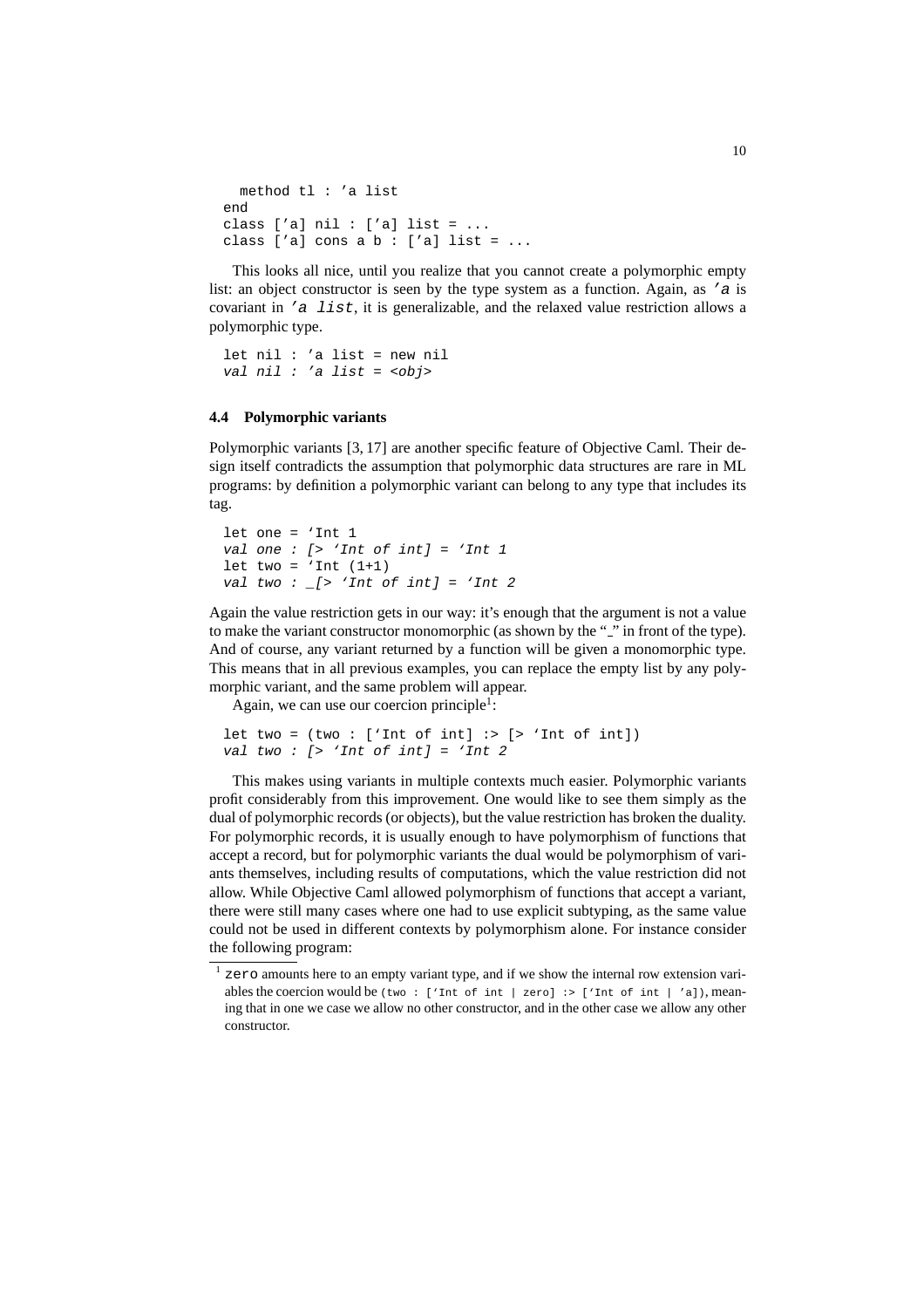```
val all results :
 [ 'Bool of bool | 'Float of float | 'Int of int] list ref
val num_results : \int 'Float of float \int 'Int of int] list ref
let div x y =if x mod y = 0 then 'Int(x/y) else 'Float(float x/.float y)
val div : int -> int -> [> 'Float of float | 'Int of int]
let comp x y =let z = div x y in
 all results := z :: !all results;
 num_results := z :: !num_results
val comp : int -> int -> unit
```
Since all results and num results are toplevel references, their types must be ground. With the strict value restriction, z would be given a monomorphic type, which would have to be equal to the types of both references. Since the references have different types, this is impossible. With the relaxed value restriction, z is given a polymorphic type, and distinct instances can be equal to the two reference types.

### **4.5 Semi-explicit polymorphism**

Since version 3.05, Objective Caml also includes an implementation of semi-explicit polymorphism [4], which allows the definition of polymorphic methods in objects.

The basic idea of semi-explicit polymorphism is to allow universal quantification anywhere in types (not only in the prefix), but to restrict instantiation of these variables to cases where the first-class polymorphism is *known* at the instantiation point. To obtain a principal notion of *knowledge*, types containing quantifiers are marked by type variables (which are only used as *markers*), and a quantified type can only be instantiated when its marker variable is generalizable. Explicit type annotations can be used to force markers to be polymorphic.

We will not explain here in detail how this system works, but the base line is that inferred polymorphism can be used to enforce principality. While this idea works very well with the original Hindley-Milner type system, problems appear with the value restriction.

We demonstrate here Objective Caml's behavior. The marker variable  $\epsilon$  on the type  $poly<sup>\epsilon</sup>$  is hidden in the surface language.

```
class poly : object method id : 'a. 'a -> 'a end
let f(x : poly) = (x \# id 1, x \# id true)val f : poly \rightarrow int * bool = <fun>
let h () = let x = new poly in (x#id 1, x#id true)
val h : unit \rightarrow int * bool = \langlefun>
```
f is a valid use of polymorphism: the annotation is on the binding of  $x$  and can be propagated to all its uses, *i.e.* the type of x is  $\forall \epsilon$ . poly<sup> $\epsilon$ </sup>. But h would not be accepted under the strict value restriction, because new poly is not a value, so that the type  $poly<sup>\epsilon</sup>$  of x is not generalizable. Since refusing cases like h would greatly reduce the interest of type inference, it was actually accepted, arguing that markers have no impact on soundness. A system allowing this is formalized in [4], yet it replaces full blown

11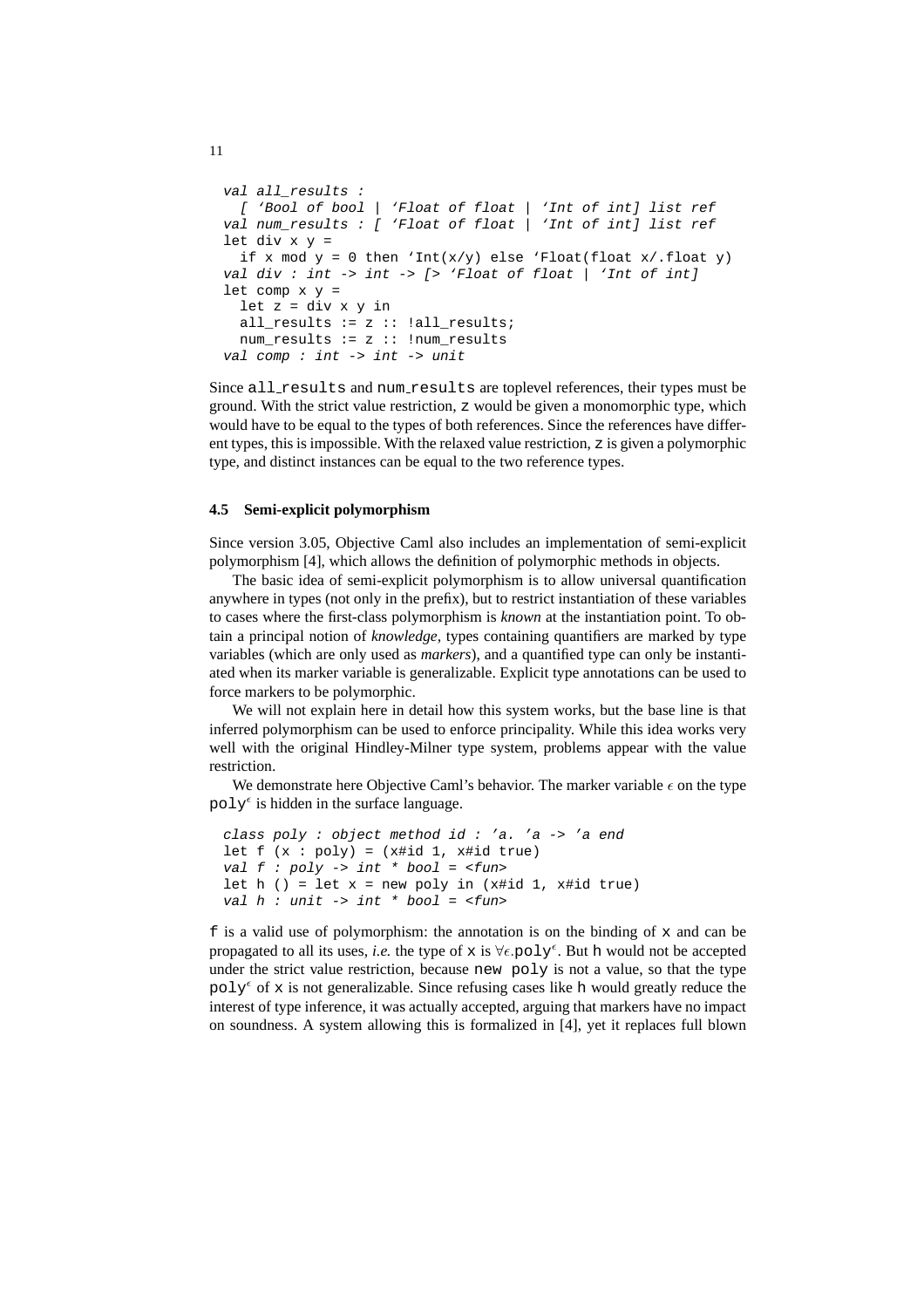principality by a notion of principality among maximal derivations, which is a weaker property.

By using our scheme of generalizing type variables that do not appear in dangerous positions, we can recover full principality, with all its theoretical advantages, and accept h "officially".

Note also that since these markers may appear in types that otherwise have no free type variables, this boosts the number of data structures containing polymorphic (marker) variables. That is, semi-explicit polymorphism completely invalidates the assumption that polymorphic values that are not functions are rare and not essential to ML programming.

### **5 Concerns**

This section addresses some natural concerns about the relaxed value restriction.

#### **5.1 Typing power and usefulness**

A first question is how powerful the relaxed value restriction is, compared to the value restriction and other known systems, and whether its improvements are genuinely useful or not. If we considered only benchmarks proposed in the literature [10, 11], we would come to the conclusion that the relaxed value restriction adds no power: its results exactly matches those of the strict value restriction. This is because all examples in the literature are only concerned with polymorphic procedures, not polymorphic data.

In the previous section we have given a fair number of examples handling polymorphic data. They demonstrate the additional power of our system. Compared with system predating the value restriction, we are in general less powerful, with some exceptions as shown in section 3. However, as we have seen in section 2, implementation abstraction matters more than pure typing power, and on this side we keep the good properties of the value restriction.

Our examples with constructor functions and abstract datatypes were expressible in systems predating the value restriction, and are refused by the strict value restriction. This makes one wonder why this didn't cause more problems during the transition. These idioms were apparently rarely used then. However, the author believes he is not alone in having experienced exactly those problems on newly written code. And there have been explicit reports of polymorphism problems with objects and variants, justifying the need for such an improvement.

### **5.2 Abstraction**

While we claim that our scheme is not breaking implementation abstraction, one may remark that we require variance annotations for abstract datatype definitions. Aren't these annotations breaking abstraction?

Clearly, specifying a variance reduces the generality of an interface, and as such it is reducing its abstraction degree. However we claim that this does not mean that we are breaking implementation abstraction. We give here a concrete example, defining covariant vectors on top of nonvariant mutable arrays.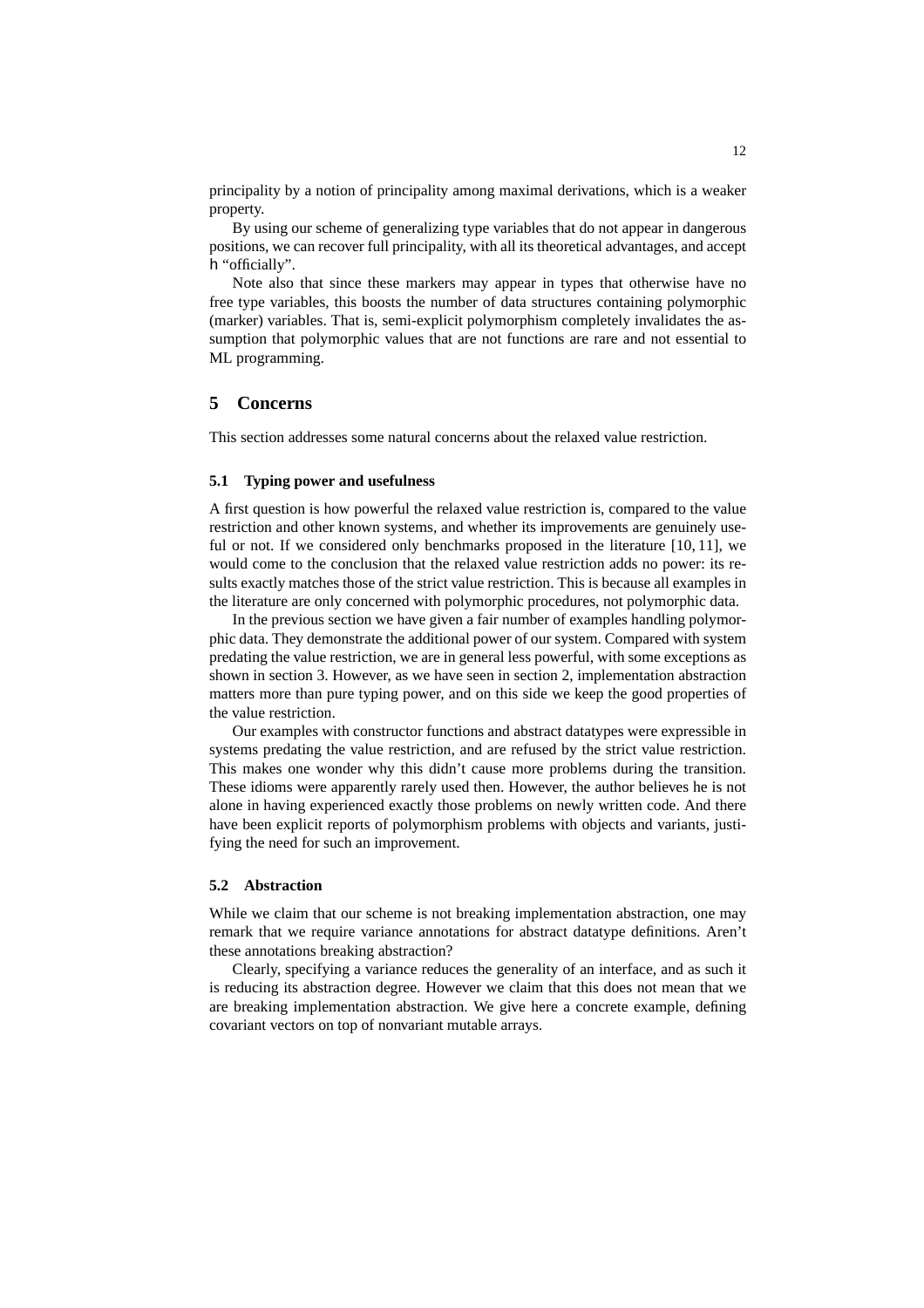```
type +'a vector = {get: int -> 'a; length: int}
let make len f =
  let arr = if len = 0 then [||] else Array.create len (f 0) in
  for i = 1 to len-1 do arr.(i) <- f i done;
  {get=Array.get arr; length=len}
val make : int \rightarrow (int \rightarrow 'a) \rightarrow 'a vector
let map f vect = make vect.length (fun i \rightarrow f (vect.get i))
val map : (a \rightarrow 'b) \rightarrow 'a vector -> 'b vector
```
What this example demonstrates, is that variance is not limited by the implementation. By changing the superficial definition, while keeping the same internal implementation, we may improve the variance of a datatype. This situation is to be compared with imperative type variables, or equality type variables, whose specificity must be propagated through any definition they are used in, making it impossible to abstract from the implementation.

To be fully honest, there are cases where an overspecified variance results in making some implementations impossible. But this should be seen as a problem of bad design, and the above example gives a natural criterion for proper variance of an abstract datatype: this should at most be the variance of the minimal set of operations which cannot be defined without access to the implementation.

#### **5.3 Ease of use**

Does the introduction of variance make the language harder to use? There are actually two problems: understanding the new typing rule, and having to write variance annotations for abstract datatypes.

Seeing that the value restriction itself is rather hard to grasp —notwithstanding the simplicity of its definition—, one might argue that any improvement of polymorphism (when it does not involve changes in the type algebra itself) is good, as it is going to avoid some non-intuitive type errors. Moreover, once you understand the typing algorithm, the relaxed value restriction introduces no leap in complexity.

More disturbing may be the need for variance annotations. For Objective Caml, they were already there, as the language allows explicit subtyping. So we are just exploiting an existing feature. But even if it were to be newly added, keep in mind that explicit annotations are only needed for abstract datatype definitions, and that there is a good semantic criterion as to what they should be. Of course this information is only optional: at worst, we are still as powerful as the value restriction.

#### **5.4 Compilation**

A last concern is with compilation, in particular for compilers using type information during compilation or at runtime. These compilers often involve a translation to an explicitly typed second-order lambda-calculus, which does not seem to be a good target for our system since, as we will see in the next sections, our type soundness seems to require subtyping.

A first remark is that the problem lies not so much in our approach as in the inadequation between polymorphic data structures and second-order lambda-calculus.

13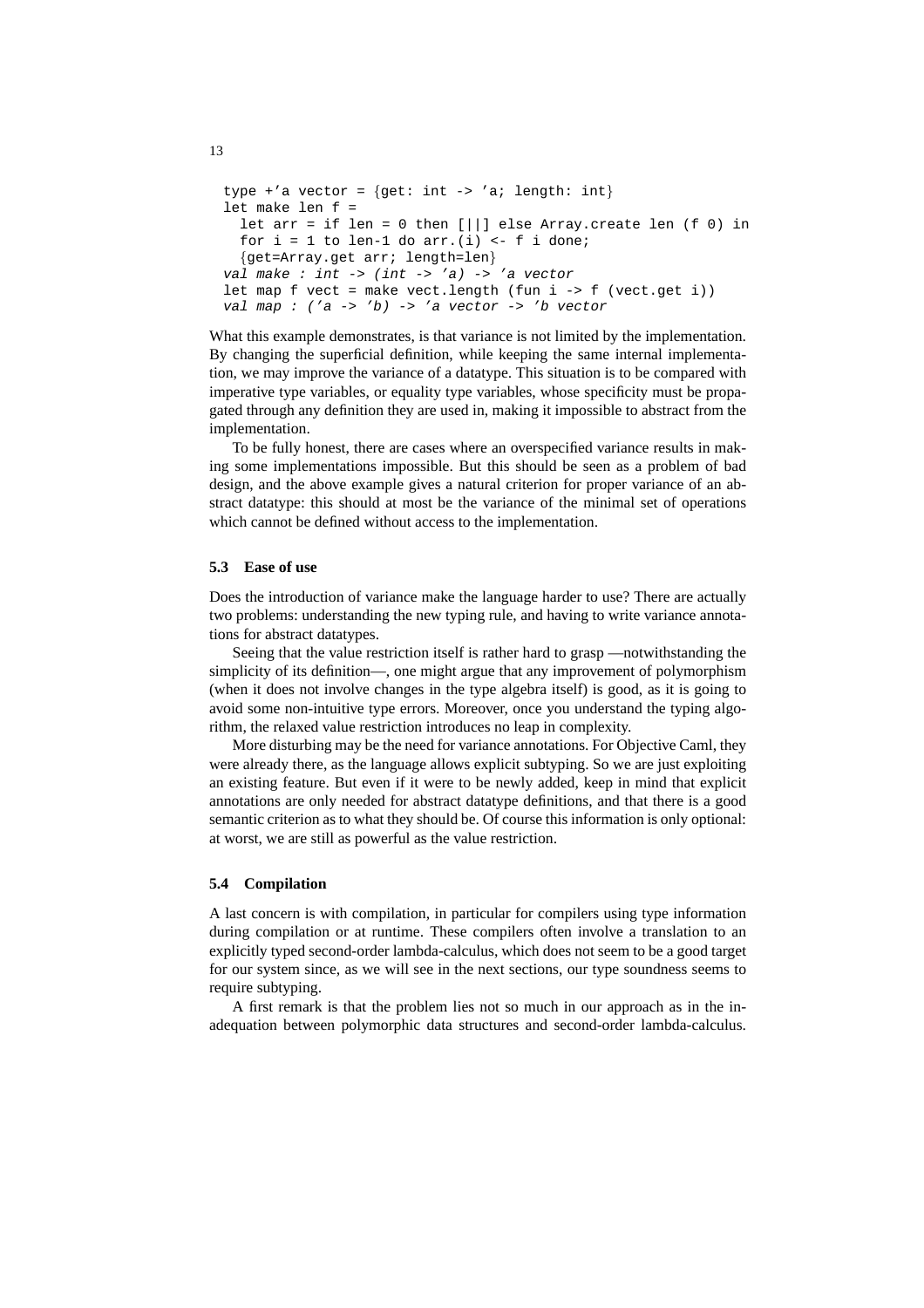While there can be no value whose type is a covariant variable inside the data structure, second-order lambda-calculus would have us pass its (useless) type around.

The answer is simple enough: we just have to extend the target type system with the needed subtyping, knowing that this will not impact later stages of compilation as there are no values of type zero anyway. To gain full profit of our remark, we may even replace all purely covariant type variables with zero —in value bindings too—, so as to minimize the type information passed around.

While zero is not a problem, compilation is one of the reasons we have stopped short of exploiting the dual observation: that assuming a "type of all values" top, the monomorphic type variables that appear only in contravariant positions are generalizable too. This would have had an extra advantage: this should alleviate the principality problem, which had us restrict generalizability to type variables of rank 0. Only variables that appear both in covariant and contravariant position would not be generalizable. However, the existence of top would require all values to be represented in a uniform way. This is just what type-passing implementations want to avoid. Actually, even Objective Caml, which has only a very conservative use of type information, does not satisfy this property<sup>2</sup>.

### **6 Formalization and type system**

In this section we fully formalize our language, and propose a type system where the extra polymorphism described in previous examples is recovered automatically (without the need for explicit coercions). Yet this type system, which we call the *relaxed value restriction*, enjoys the principal type property.

We base ourselves on Wright and Felleisen's formalization of Reference ML [14]. For our results to be meaningful, we need to handle more varied data, so we also add pairs and lists, as they do not incur any difficulty in typing.

Expressions distinguish between values and non-values. The store is introduced by the  $\rho\theta$ .e binder and is handled explicitly. Two kinds of contexts are defined for reduction rules: R-contexts, used in store operations, and E-contexts, in evaluation.

 $e ::= v \mid e_1 \mid e_2 \mid \text{let } x = e_1 \text{ in } e_2 \mid \rho \theta \mid e$  $v ::= x | Y | \lambda x.e | ref | ! | := | := v | (v, v) | \pi_1 | \pi_2 | nil | cons v | uncons v v$  $\theta ::= {\langle x, v \rangle}^*$ 

$$
R ::= [] | Re | v R | let x = R in e
$$
  

$$
E ::= [] | E e | v E | let x = E in e | \rho \theta.E
$$

As in Reference ML, both := and := v are values, reflecting the fact := can only be reduced when given two arguments.

<sup>2</sup> The function Obj.repr can be seen as a coercion to top ( $aka$  Obj.t), but it is unsafe.

let l = Array.create 2 (Obj.repr 1.0) val  $l : Obj.t$  array =  $[$   $|$  <abstr>; <abstr> $|$  ]

l.(1) <- Obj.repr 1

Segmentation fault

In one sentence: arrays of float values have a special representation, and operations on arrays are not semantically correct when float and int values are mixed —which is of course impossible using the existing type system and safe operations.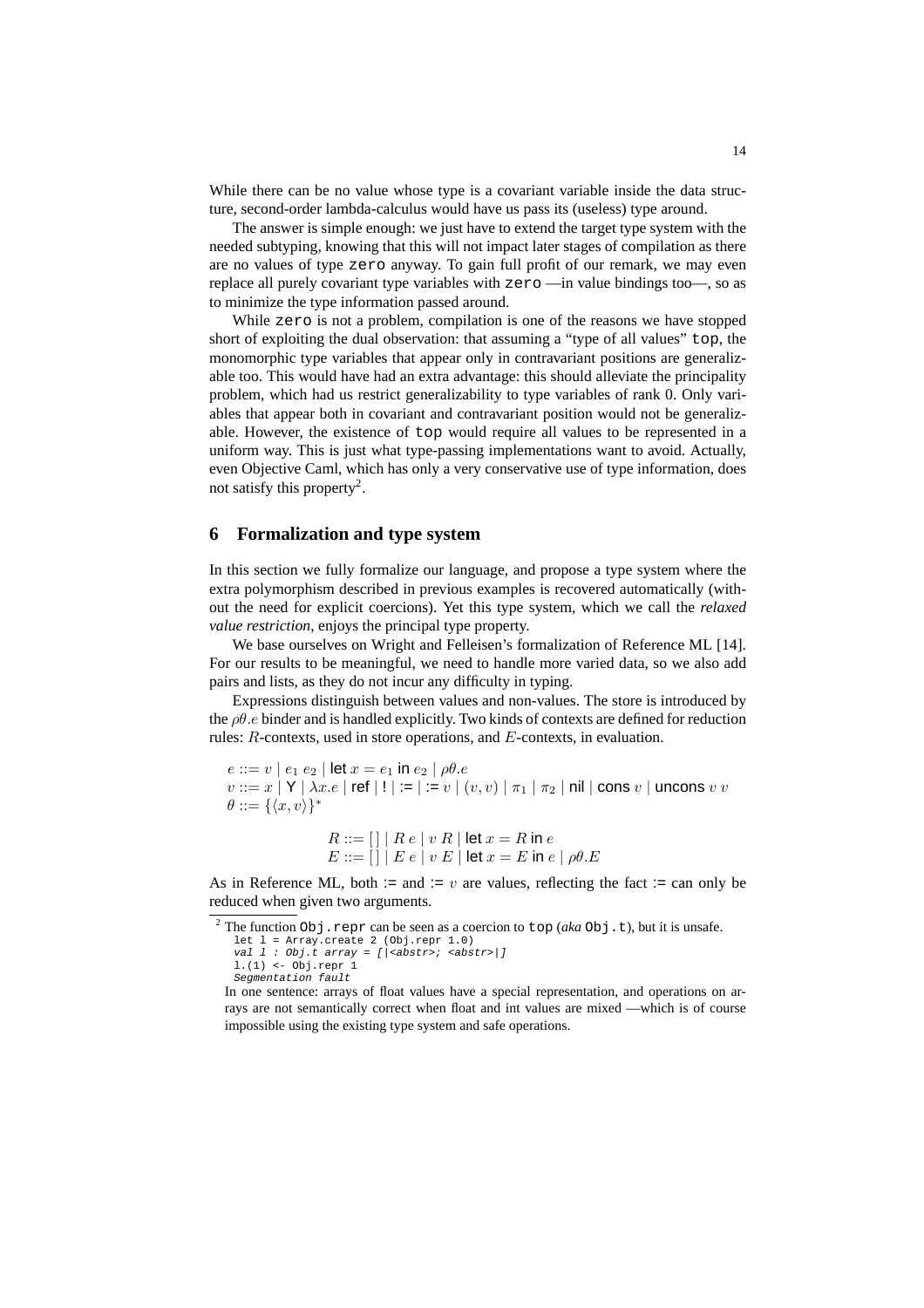Reduction rules are given in figure 3. They are those of Reference ML, with a few innocuous additions. We define one-step reduction as  $E[e] \to E[e']$  whenever  $e \to e'$ , and multi-step reduction as  $e_1 \stackrel{*}{\rightarrow} e_n$  whenever  $e_1 \rightarrow e_2 \ldots \rightarrow e_n$ . Reduction does not produce badly-formed expressions.

**Lemma 1.** *If* e *is a well-formed expression (i.e. no non-value appears at a value position*), and  $e \rightarrow e'$ , then  $e'$  is well-formed.

Types are the usual monotypes and polytypes.

$$
\tau ::= \alpha \mid \tau \text{ ref} \mid \tau \times \tau \mid \tau \text{ list}
$$

$$
\sigma ::= \tau \mid \forall \bar{\alpha}.\tau
$$

An instantiation order ≻ is defined on polytypes by  $\forall \bar{\alpha}.\tau \succ \forall \bar{\beta}.\tau'$  iff  $\bar{\beta} \cap FTV(\forall \bar{\alpha}.\tau) =$  $\emptyset$  and there is a vector  $\bar{\tau}$  of monotypes such that  $[\bar{\tau}/\bar{\alpha}]\tau = \tau'.$ 

We type this language using typing rules in figure 4. Those rules are again taken from Reference ML, assuming all type variables to be imperative (which is equivalent to applying the value restriction,  $cf[1]$  page 6). The only exception is the LET<sub>e</sub> rule, which generalizes some variables. In the value case,  $Close(\tau_1, \Gamma) = \forall FTV(\tau_1) \backslash FTV(\Gamma)$ . $\tau_1$ as usual, but in the non-value case we still generalize safe variables:  $CovClose(\tau_1, \Gamma)$  =  $\forall FTV(\tau_1) \setminus V^-(\tau_1) \setminus FTV(\Gamma)$ .  $\tau_1$ , with  $V^-$  the set of dangerous variables defined in figure 2. The definition of  $V^-$  captures more variables than the usual definition of contravariant occurrences. We deem dangerous all occurrences appearing in a contravariant branch of a type. While this is not necessary to ensure type soundness, we need it to keep principality of type inference. For instance, consider the following function.

$$
\mathsf{let}\ f = \mathsf{let}\ r = \mathsf{ref}\ \mathsf{nil}\ \mathsf{in}\ \lambda k.\mathsf{Y}\ (\lambda f.f)\ !r
$$

As the type of Y ( $\lambda f.f$ ) is  $\forall \alpha \beta \cdot \alpha \rightarrow \beta$ , we expect the principal type of f to be  $\forall \beta \cdot \gamma \rightarrow$ β, with γ a non generalizable variable. However, if we were to generalize covariant variables at ranks higher than 0, then  $\forall \beta \delta.(\delta \rightarrow \gamma) \rightarrow \beta$  would be another acceptable type for f, and neither of the two is an instance of the other. *i.e.* we would have lost principality.

As we explained in section 4.5, rule LET<sub>e</sub> does not unshare covariant type variables, as it would be sound to do, but only allows for more type variables to be generalized. Unsharing variables would break even the partial subject reduction we define lower.

We include the RHO typing rule for completeness, but we cannot use it to obtain full subject reduction. We can see this on the following example<sup>3</sup>.

let  $f = (let r = ref \text{ nil in } \lambda x.!r)$  in  $(cons(\text{nil}, f \text{ nil}), cons(\text{ref} \text{ nil}, f \text{ nil}))$  $\rightarrow \rho \langle r, \text{nil} \rangle$ .(cons(nil, ( $\lambda x.lr$ ) nil), cons(ref nil, ( $\lambda x.lr$ ) nil))

In the first line, f can be given the polymorphic type  $\forall \alpha$ .  $\beta$  list  $\rightarrow \alpha$  list, with  $\beta$ a non-generalized type variable. When we apply  $f$  to nil we may get any list. The type

<sup>&</sup>lt;sup>3</sup> For sake of conciseness we use pairs of expressions, rather than an expanded form where pairs contain only values; and we write  $e_1$ ;  $e_2$  as a shorthand for let  $i = e_1$  in  $e_2$  (*i* fresh). This has no impact on typing.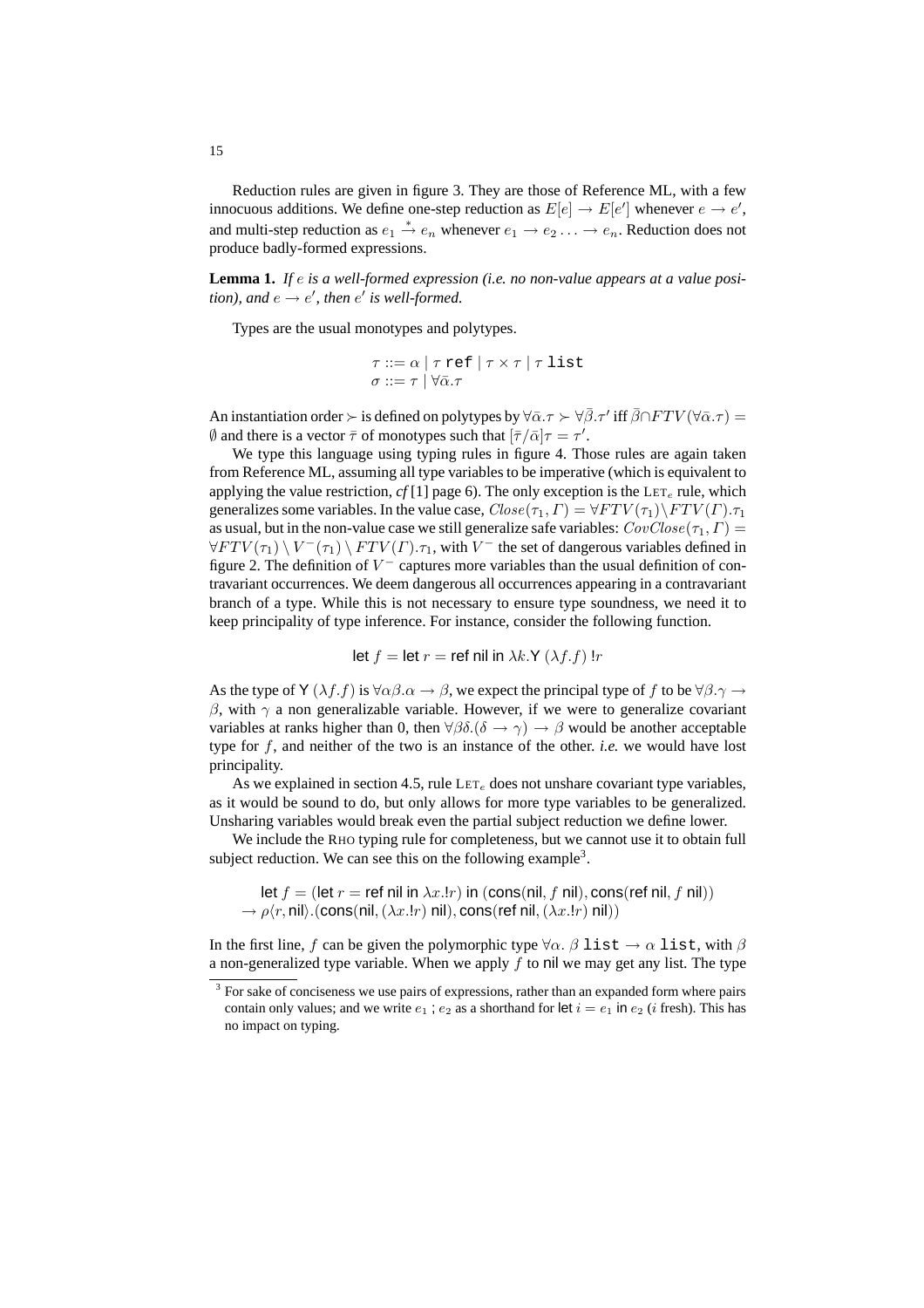$$
(A. e) v \rightarrow e[v/x]
$$
\n
$$
(x.e) v \rightarrow e[v/x]
$$
\n
$$
(x 0)
$$
\n
$$
(b. e) v \rightarrow (x 0)
$$
\n
$$
(b. e) v \rightarrow (x 0)
$$
\n
$$
(b. e) v \rightarrow (x 0)
$$
\n
$$
(b. e) v \rightarrow (x 0)
$$
\n
$$
(b. e) v \rightarrow (x 0)
$$
\n
$$
(b. e) v \rightarrow (x 0)
$$
\n
$$
(b. e) v \rightarrow (x 0)
$$
\n
$$
(b. e) v \rightarrow (x 0)
$$
\n
$$
(b. e) v \rightarrow (x 0)
$$
\n
$$
(b. e) v \rightarrow (x 0)
$$
\n
$$
(b. e) v \rightarrow (x 0)
$$
\n
$$
(b. e) v \rightarrow (x 0)
$$
\n
$$
(b. e) v \rightarrow (x 0)
$$
\n
$$
(b. e) v \rightarrow (x 0)
$$
\n
$$
(b. e) v \rightarrow (x 0)
$$
\n
$$
(b. e) v \rightarrow (x 0)
$$
\n
$$
(b. e) v \rightarrow (x 0)
$$
\n
$$
(b. e) v \rightarrow (x 0)
$$
\n
$$
(b. e) v \rightarrow (x 0)
$$
\n
$$
(b. e) v \rightarrow (x 0)
$$
\n
$$
(b. e) v \rightarrow (x 0)
$$
\n
$$
(b. e) v \rightarrow (x 0)
$$
\n
$$
(b. e) v \rightarrow (x 0)
$$
\n
$$
(b. e) v \rightarrow (b. e)
$$
\n
$$
(b. e) v \rightarrow (b. e)
$$
\n
$$
(b. e) v \rightarrow (b. e)
$$
\n
$$
(b. e) v \rightarrow (b. e)
$$
\n
$$
(b. e) v \rightarrow (b. e)
$$
\n
$$
(b. e) v \rightarrow (b. e)
$$
\n
$$
(b. e) v \rightarrow (b. e)
$$
\n
$$
(b. e) v \rightarrow (b. e)
$$
\n
$$
(b. e) v \rightarrow (b. e)
$$
\n
$$
(b. e) v \rightarrow (b. e)
$$
\n
$$
(b. e) v \rightarrow (b. e)
$$
\

# **Fig. 3.** Reduction rules

| <b>VAR</b>                                      | APP                                                                                                                                           | ABS                                                                                |
|-------------------------------------------------|-----------------------------------------------------------------------------------------------------------------------------------------------|------------------------------------------------------------------------------------|
| $\Gamma(x) \succ \tau$                          | $\Gamma \vdash e_1 : \tau_2 \rightarrow \tau_1$ $\Gamma \vdash e_2 : \tau_2$                                                                  | $\Gamma[x \mapsto \tau_1] \vdash e : \tau_2$                                       |
| $\Gamma \vdash x : \tau$                        | $\Gamma\vdash e_1\ e_2:\tau_1$                                                                                                                | $\Gamma \vdash \lambda x.e : \tau_1 \rightarrow \tau_2$                            |
| LET <sub>v</sub>                                |                                                                                                                                               | PAIR                                                                               |
|                                                 | $\Gamma \vdash v : \tau_1 \quad \Gamma[x \mapsto Close(\tau_1, \Gamma)] \vdash e : \tau_2$                                                    | $\Gamma\vdash v_1:\tau_1\quad \Gamma\vdash v_2:\tau_2$                             |
| $\Gamma \vdash$ let $x = v$ in $e : \tau_2$     |                                                                                                                                               | $\Gamma \vdash (v_1, v_2) : \tau_1 \times \tau_2$                                  |
| $LET_e$                                         |                                                                                                                                               | CONS                                                                               |
|                                                 | $\Gamma \vdash e_1 : \tau_1 \quad \Gamma[x \mapsto CovClose(\tau_1, \Gamma)] \vdash e_2 : \tau_2$                                             | $\Gamma \vdash v : \tau \times \tau$ list                                          |
| $\Gamma \vdash$ let $x = e_1$ in $e_2 : \tau_2$ |                                                                                                                                               | $\Gamma \vdash \mathsf{cons}(v) : \tau$ list                                       |
| <b>RHO</b>                                      |                                                                                                                                               |                                                                                    |
|                                                 | $\Gamma[x_i \mapsto \tau_i \text{ ref}]_1^n \vdash e : \tau \Gamma[x_i \mapsto \tau_i \text{ ref}]_1^n \vdash v_i : \tau_i (1 \leq i \leq n)$ |                                                                                    |
|                                                 | $\Gamma \vdash \rho \langle x_1, v_1 \rangle \dots \langle x_n, v_n \rangle \dots \tau$                                                       |                                                                                    |
| Axioms                                          |                                                                                                                                               |                                                                                    |
|                                                 | $\Gamma \vdash \mathsf{Y}: ((\tau_1 \rightarrow \tau_2) \rightarrow \tau_1 \rightarrow \tau_2) \rightarrow \tau_1 \rightarrow \tau_2$         |                                                                                    |
| $\varGamma\vdash$ ref : $\tau\to\tau$ ref       | $\Gamma \vdash ! : \tau \text{ ref} \rightarrow \tau$                                                                                         | $\Gamma \vdash \vcentcolon = : \tau \text{ ref} \rightarrow \tau \rightarrow \tau$ |

| $I \vdash \textsf{ICI}: \tau \rightarrow \tau \text{ ref}$                                                                                                                                   | $I \vdash \cdot : \tau$ ret $\rightarrow \tau$                  | $I \vdash \equiv : \tau$ ret $\rightarrow \tau \rightarrow \tau$ |
|----------------------------------------------------------------------------------------------------------------------------------------------------------------------------------------------|-----------------------------------------------------------------|------------------------------------------------------------------|
| $\Gamma \vdash \pi_1 : \tau_1 \times \tau_2 \rightarrow \tau_1$                                                                                                                              | $\Gamma \vdash \pi_2 : \tau_1 \times \tau_2 \rightarrow \tau_2$ | $\Gamma \vdash \mathsf{nil} : \tau \mathrel{\mathtt{list}}$      |
| $\Gamma \vdash$ uncons : $(\tau_1 \text{ list } \rightarrow \tau_2) \rightarrow (\tau_1 \times \tau_1 \text{ list } \rightarrow \tau_2) \rightarrow \tau_1 \text{ list } \rightarrow \tau_2$ |                                                                 |                                                                  |

# **Fig. 4.** Typing rules

| $B-SUB$<br>$\Gamma \models e : t \quad t \leq t'$<br>$\Gamma \models e : t'$ | $B$ -LET <sub>11</sub><br>$(\forall t \in s) \Gamma \models v : t \Gamma[x \mapsto s] \models e : t'$<br>$\Gamma \models$ let $x = v$ in $e : t'$                                                                                                 |                       | $B-ABS$<br>$\Gamma[x \mapsto \uparrow t_1] \models e : t_2$<br>$\Gamma \models \lambda x.e : t_1 \rightarrow t_2$                  |
|------------------------------------------------------------------------------|---------------------------------------------------------------------------------------------------------------------------------------------------------------------------------------------------------------------------------------------------|-----------------------|------------------------------------------------------------------------------------------------------------------------------------|
| B-VAR<br>$t\in\Gamma(x)$<br>$\Gamma \models x : t$                           | $B-APP$<br>$\Gamma \models e_1 : \tau_2 \rightarrow t_1$ $\Gamma \models e_2 : t_2$<br>$\Gamma \models e_1 \, e_2 : t_1$                                                                                                                          | $B$ -LET <sub>e</sub> | $\Gamma \models e_1 : t_1 \quad \Gamma[x \mapsto \uparrow t_1] \models e_2 : t_2$<br>$\Gamma \models$ let $x = e_1$ in $e_2 : t_2$ |
| $B-RHO$                                                                      | $\Gamma[x_j \mapsto \uparrow (t_j \text{ ref})]^n_1 \models e : t \Gamma[x_j \mapsto \uparrow (t_j \text{ ref})]^n_1 \models v_i : t_i \ (1 \leq i \leq n)$<br>$\Gamma \models \rho\langle x_1, v_1 \rangle \dots \langle x_n, v_n \rangle \dots$ |                       |                                                                                                                                    |

**Fig. 5.** Typing rules for  $B(T)$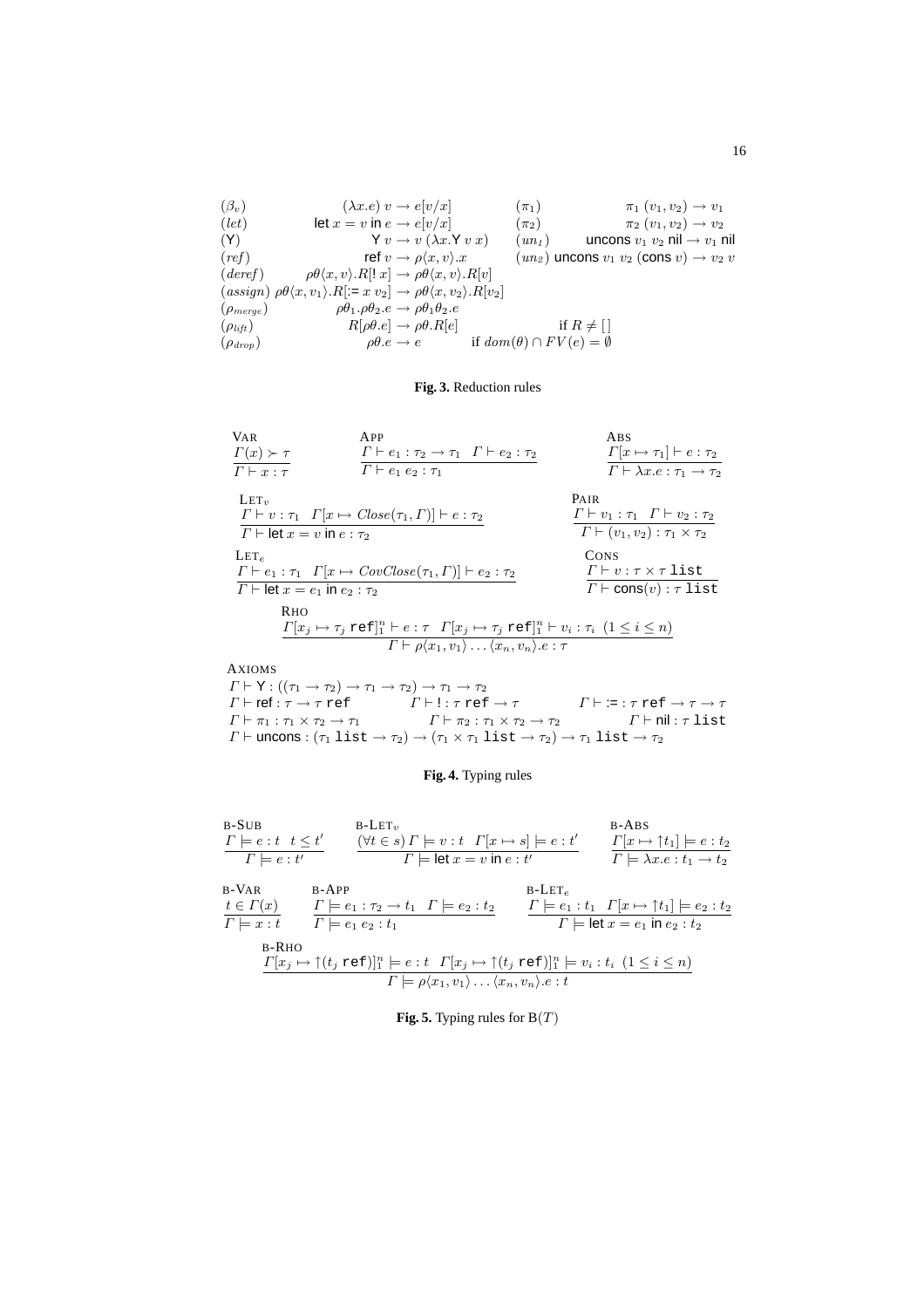of the whole expression is  $(\tau_1 \text{ list } \exists x \tau_2 \text{ list } \tau \in \text{list})$ . However, after reduction, r can only be given a monomorphic type, and its two occurrences appear in incompatible type contexts.

If you think that the problem is superficial, and that it can be solved for instance by adding polymorphic type information to the store, or even by more extensive changes like making ref a two-parameter type (one covariant, one contravariant), then try replacing the definition of  $f$  in the above example by the identically typed

let 
$$
r =
$$
 ref nil in  $\lambda x. (\lambda y. \lambda z.$  let  $u = !y$  in  $(:= y (z y))$ ;  $= y u$ ; u)  $r (\lambda x.$ nil)

and consider the typing needed for  $\rho(r, \text{nil})$ . let  $f = \lambda x.(\lambda y. \lambda z. \cdots) r (\lambda x. \text{nil})$  in e, where e uses f polymorphically. For instance, if we assume the type of r to be  $(\forall \alpha \alpha)$ list) ref, then we must assume y to have the same second-order type, and z to be of type ( $\forall \alpha.\alpha \text{ list}$ ) ref  $\rightarrow (\forall \alpha.\alpha \text{ list})$ , which is getting further and further away from ML style polymorphism. What this example shows is that this is not enough to be able to extract polymorphic values from references, we need a way to propagate this polymorphism to the type of  $f$  after reduction.

In the absence of direct subject reduction, we must prove type soundness in an indirect way. Following our intuition, we could recover subject reduction in a stronger system, by adding a subsumption rule,

$$
\frac{\Gamma \vdash e : \tau[\overline{\mathtt{zero}}/\bar{\alpha}]}{\Gamma \vdash e : \tau} \ \bar{\alpha} \cap V^-(\tau) = \emptyset
$$

Rather than doing this directly, and bearing the burden of proof, we will do this in the next section by translating our derivations into a known type system validating this rule. We believe that an appropriate form of subsumption (direct or indirect) is essential to proofs of subject reduction for type systems validating our  $LET<sub>e</sub>$  rule.

On the other hand, principality is a static property of terms, and we can prove it easily by trivially modifying the inference algorithm *W*, using *CovClose* in place of *Close* for non-values. This is clearly sound: this is our rule. This is also complete: *CovClose* is monotonic with respect to the instantiation order  $\succ$ , that is, for any type substitution S, we have  $CovClose(\tau, \Gamma) \succ CovClose(S(\tau), S(\Gamma))$ .

**Proposition 1 (principality).** *If, for a given pair*  $(\Gamma, e)$  *there is a*  $\tau_0$  *such that*  $\Gamma \vdash e$  :  $\tau_0$  *is derivable, then there exists a*  $\sigma$  *such that for any*  $\tau$ ,  $\Gamma \vdash e : \tau$  *iff*  $\sigma \succ \tau$ *.* 

We can also verify a partial form of subject reduction, limited to non side-effecting reductions, but allowing those reductions to happen anywhere in a term. While insufficient to prove type soundness, this property is useful to reason about program transformations.

> $C ::= [ \ | \ | \ C \ e \ | \ e \ C \ | \ \mathsf{let} \ x = C \ \mathsf{in} \ e \ | \ \mathsf{let} \ x = e \ \mathsf{in} \ C$  $|\rho\theta\langle x,C\rangle.e| \rho\theta.C|\lambda x.C|(C,v)| (v,C)$

**Proposition 2 (partial subject reduction).** *Non side-effecting reductions, i.e. rules*  $(\beta_v), (let), (\Upsilon), (\pi_i), (un_i)$  *preserve typing: for any context* C, if  $\Gamma \vdash C[e] : \tau$  *and*  $e \rightarrow_{f} e'$ , then  $\Gamma \vdash C[e'] : \tau$ .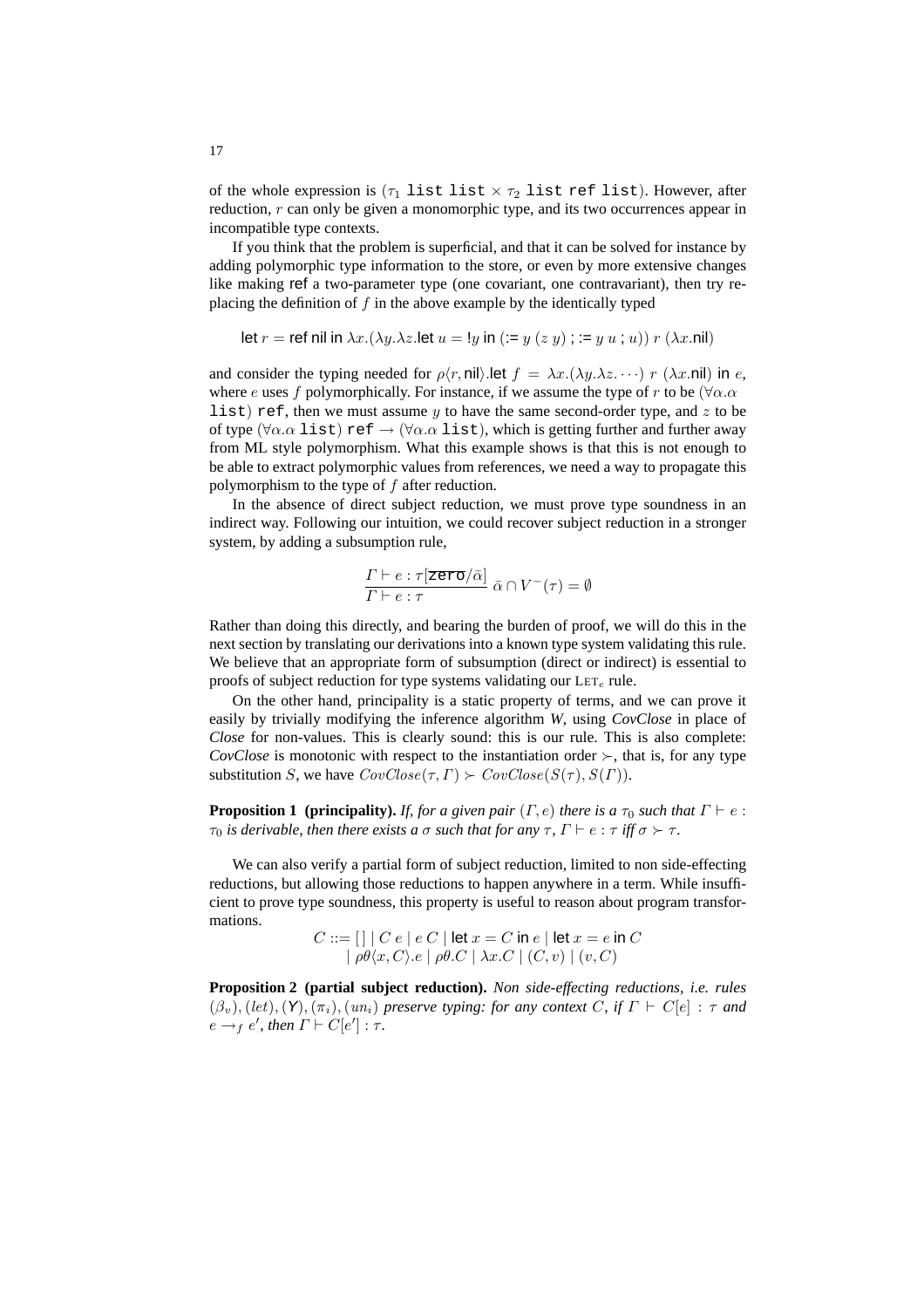The proof can be easily transposed from any proof of subject reduction for applicative ML. We only need to verify that the substitution lemma still holds in presence of our distinction between  $LET_v$  and  $LET_e$ .

**Lemma 2 (substitution).** *If*  $\Gamma[x \mapsto \sigma_1] \vdash e : \tau$  *and*  $\Gamma \vdash v : \tau_1$  *and*  $Close(\tau_1, \Gamma) \succ$  $\sigma_1$ *, then*  $\Gamma \vdash e[v/x] : \tau$ *.* 

### **7 Type soundness**

Rather than extending our own type system with subsumption, we will reuse one that already has the required combination of polymorphism, imperative operations, and subtyping. A good choice is Pottier's  $B(T)$  [18], as its typing rules closely match ours.  $B(T)$  was originally developed as an intermediate step in the proof of type soundness for HM(X), a constraint-based polymorphic type system [19].  $B(T)$  is particular by its extensional approach to polymorphism: polytypes are not expressed syntactically, but as (possibly infinite) sets of ground monotypes. For us, its main advantages are its simplicity (no need to introduce constraints as in  $HM(X)$ ), and the directness of the translation of typing derivations.

We give here a condensed account of the definition of  $B(T)$ , which should be sufficient to understand how a typing derivation in our system can be mapped to a typing derivation in an instance of  $B(T)$ .

The T in  $B(T)$  represents a universe of monotypes, equipped with a subtyping relation  $\le$ , serving as parameter to the type system. Monotypes in T are denoted by t.  $\rightarrow$  should be a total function from  $T \times T$  into T, such that  $t_1 \rightarrow t_2 \leq t'_1 \rightarrow t'_2$  implies  $t'_1 \leq t_1$  and  $t_2 \leq t'_2$ . ref should be a total function from T to T, such that  $t$  ref  $\leq t'$  ref implies  $t = t'$ . Moreover  $t_1 \to t_2 \leq t$  ref and  $t$  ref  $\leq t_1 \to t_2$ should both be false for any  $t, t_1, t_2$  in T. Polytypes s are upward-closed subsets of T (*i.e.* if  $t \in s$  and  $t \leq t'$  then  $t' \in s$ ). We write  $\uparrow t$  for the upward closure of a monotype (the set of all its supertypes).

The terms and reduction rules in  $B(T)$  are identical to those in our system (excluding pairs and lists). While Pottier's presentation uses a different syntax for representing and updating the store, the presentations are equivalent, ours requiring only more reduction steps. We will stick to our presentation.

Typing judgments are written  $\Gamma \models e : t$  with  $\Gamma$  a polytype environments (mapping identifiers to upward-closed sets of monotypes) and  $t$  a monotype. Typing rules<sup>4</sup> are given in figure 5. They are very similar to ours, you just have to transpose all  $\tau$ 's into t's and all  $\vdash$  into  $\models$ . The only changes are that B-LET<sub>e</sub> is now monomorphic (this is the strict value restriction), subsumption B-SUB is added, and polymorphism is handled semantically in B-VAR and B-LET. AXIOMS for references are included.

The following theorem is proved in [18], section 3, for any  $(T, \leq)$  satisfying the above requirements.

<sup>&</sup>lt;sup>4</sup> In Pottier's presentation, a judgment writes  $\Gamma, M \models e : t$ ; we have merged  $\Gamma$  and  $M$  (M only mapping to monotypes), as our syntax for references permits. B-RHO merges B-STORE and B-CONF from the original presentation.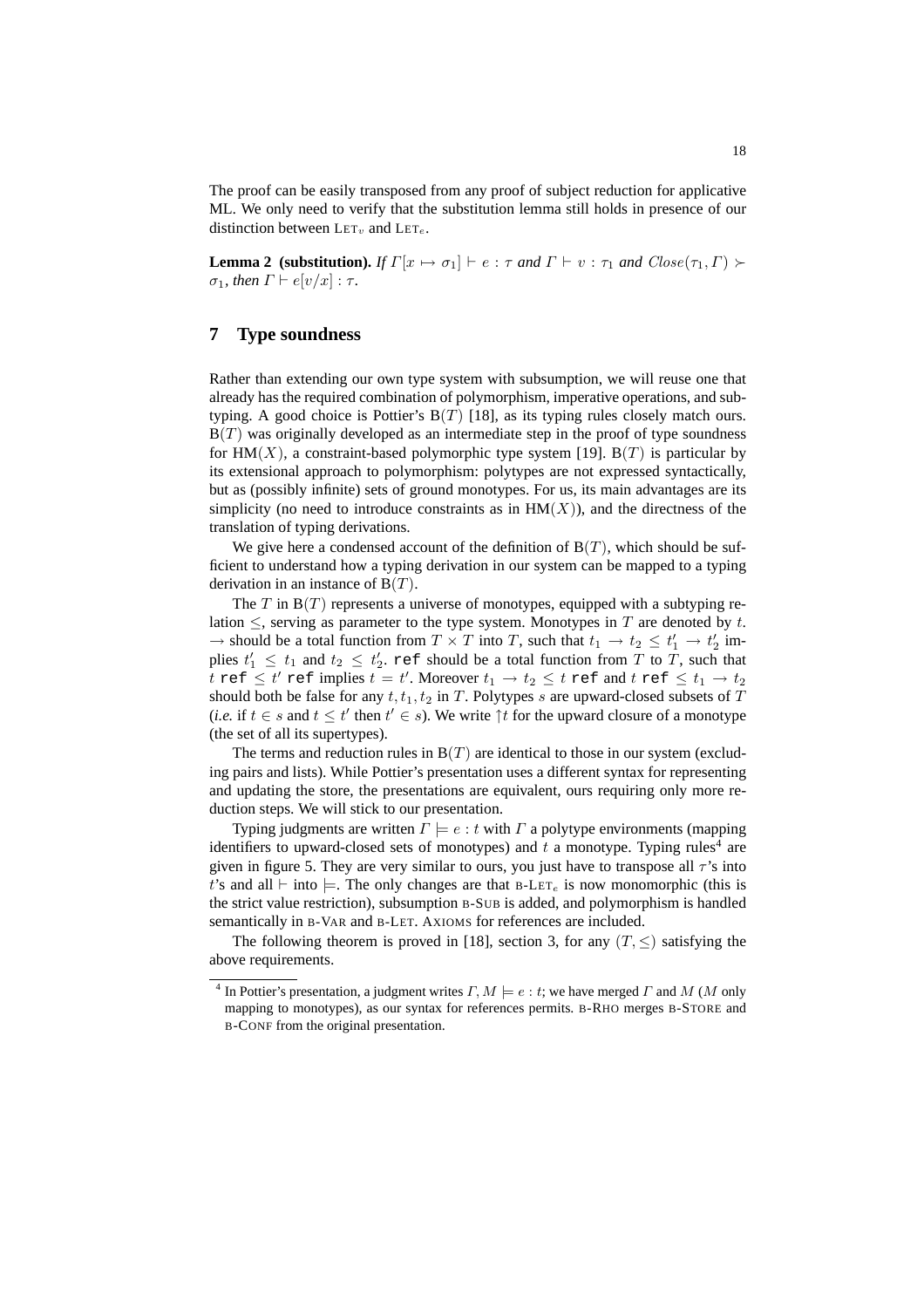**Theorem 1 (Subject Reduction).** *If*  $e \rightarrow e'$ , where  $e$ ,  $e'$  are closed, then  $\Gamma \models e : t$  $implies \Gamma \models e' : t.$ 

For our purpose, we choose  $T$  as the set of all types generated by the type constructors zero, int,  $\rightarrow$ , ref,  $\times$ , list and the set of all type variables  $\{\alpha, \beta, \ldots\}$ . The variables are introduced here as type constants, to ease the translation, but they are unrelated to polymorphism: there is no notion of variable quantification in  $B(T)$ . zero is an extra type constructor, which need not be included in our original language. The subtyping relation is defined as zero  $\leq t$  and  $t \leq t$  for any t in T, and extended through constructors, all covariant in their parameters, except ref which is non-variant, and  $\rightarrow$  which is contravariant in its first parameter and covariant in its second one. This conforms to the requirements for  $B(T)$ , meaning that subject reduction holds in the resulting system. We also extend the language, reduction and typing rules with PAIR, CONS and AXIOMS about Y, pairs and lists. Extending subject reduction to these features presents no challenge; the concerned reader is invited to check this (and other details of formalization), on the remarkably short proof in [18].

The progress lemma depends more directly on the syntax of expressions, and we cannot reuse directly Pottier's proof. However, our reduction and typing rules are basically the same as in [14].

**Lemma 3 (Progress).** For any closed e, if for all e' such that  $e \stackrel{*}{\rightarrow} e'$  there is  $\Gamma$  and  $t$  $\mathit{such that}\ \Gamma \models e':\ t,\ \mathit{then reducing}\ e\ \mathit{either}\ \mathit{diverges}\ or\ \mathit{leads}\ to\ a\ \mathit{value}.$ 

Combining the above subject reduction and progress, our instance of  $B(T)$  is sound.

We present now the translation itself. First we must be able to translate each component of a typing judgment. The expression part is left unchanged. Types are translated under a substitution  $\xi: V \to T$ .

$$
\begin{aligned}\n\lbrack \alpha \rbrack \xi &= \xi(\alpha) & \qquad \qquad \lbrack \lbrack \tau_1 \times \tau_1 \rbrack \xi &= \lbrack \lbrack \tau_1 \rbrack \xi \times \lbrack \lbrack \tau_2 \rbrack \xi \\
\lbrack \tau \text{ list} \xi &= \lbrack \tau \rbrack \xi \text{ list}\n\end{aligned}
$$

This translation is extended to polytypes appearing in typing environments.

$$
[\![\forall \alpha_1 \ldots \alpha_n . \tau]\!] \xi = \{ t \mid (t_1, \ldots, t_n) \in T^n, [\![\tau]\!] (\xi[\alpha_1 \mapsto t_1, \ldots, \alpha_n \mapsto t_n]) \leq t \}
$$

Before going on to translate full derivations, we state a lemma about the single subsumption step we need.

**Lemma 4.** *Let*  $\bar{\alpha}$  *be a set of type variables that appear only covariantly in*  $\tau_1$ *. Let*  $\xi$  *be any translation substitution. Then*  $[\forall \bar{\alpha}.\tau_1] \xi = \hat{\Pi}[\tau_1](\xi[\bar{\alpha} \mapsto \overline{zero}]).$ 

Finally the derivation is translated by induction on its structure, transforming  $\Gamma \vdash$  $e : \tau$  into  $\llbracket \Gamma \rrbracket \xi \models e : \llbracket \tau \rrbracket \xi$  for any  $\xi$ .

– if the last rule applied is  $LET_e$  and  $CovClose(\tau_1, \Gamma) = \forall \bar{\alpha}.\tau_1$  then it is translated into  $\prime$  $\overline{y}$   $\overline{y}$   $\overline{z}$   $=$  1] $\overline{z}$  | $\overline{z}$   $=$   $\overline{z}$   $=$  1] $\overline{z}$ 

$$
\frac{[\![\Gamma]\!] \xi' \models e_1 : [\![\tau_1]\!] \xi' \quad [\![\Gamma[x \mapsto \forall \bar{\alpha}.\tau_1]\!] \xi \models e_2 : [\![\tau_2]\!] \xi}{[\![\Gamma]\!] \xi \models \mathsf{let} \ x = e_1 \ \mathsf{in} \ e_2 : [\![\tau_2]\!] \xi} \big( \text{B-LET}_e \big)
$$

where  $\xi' = \xi[\bar{\alpha} \mapsto \overline{zero}]$ . By Lemma 4, we have  $[\![\forall \bar{\alpha} \cdot \tau_1]\!] \xi = [\![\tau_1]\!] \xi'$ , and this is an instance of rule B-LET<sub>e</sub>. Note also that  $[[\Gamma]]\xi' = [[\Gamma]]\xi$  as  $\alpha_i \cap FTV(\Gamma) = \emptyset$ .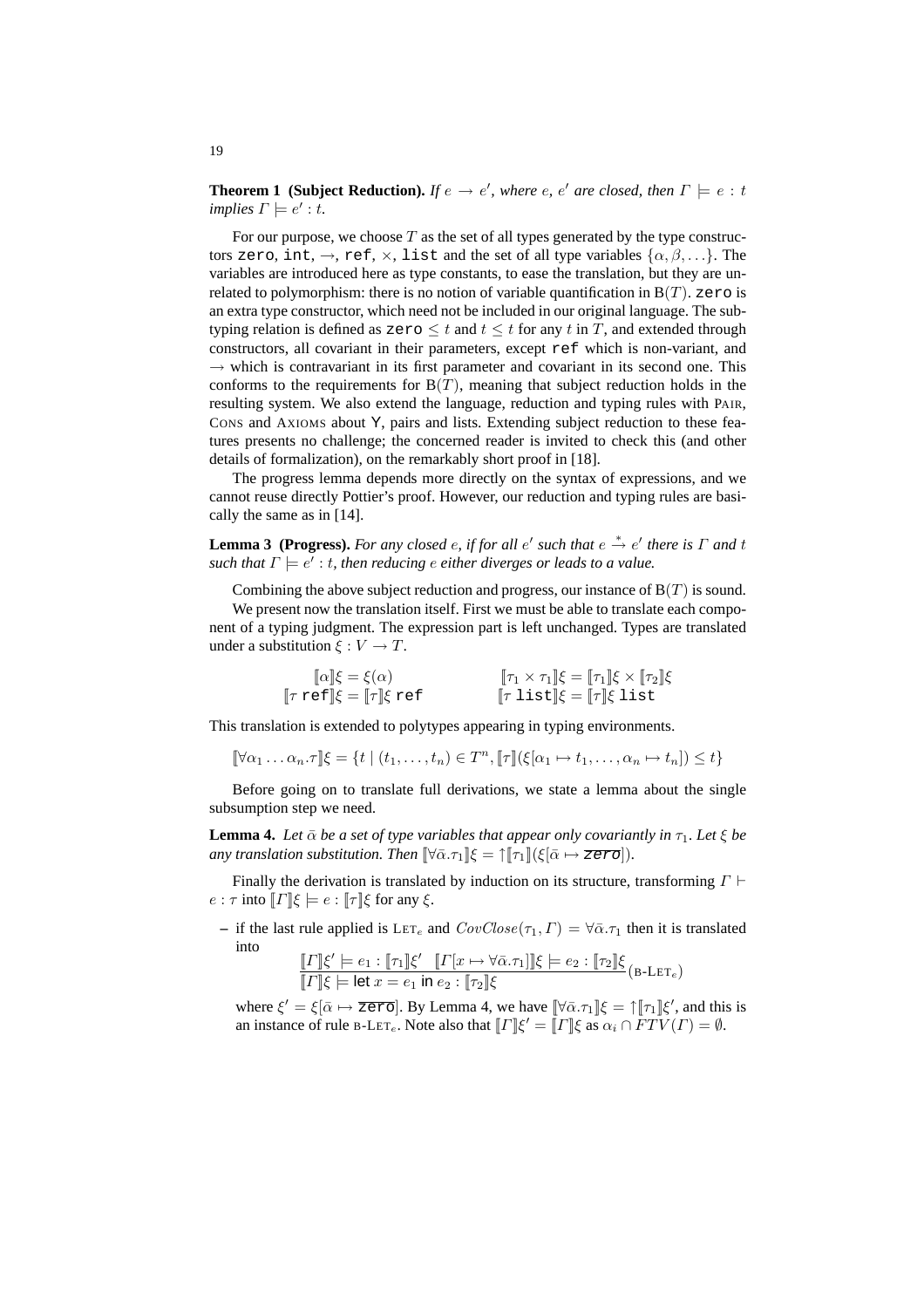**–** if the last rule applied is  $LET_v$  and  $Close(\tau_1, \Gamma) = \forall \alpha_1 \dots \alpha_n.\tau_1$ , then it becomes

$$
\frac{[\![\Gamma]\!] \xi' \models v : [\![\tau_1]\!] \xi'}{[\![\Gamma]\!] \xi' \models v : t} \quad (\text{B-SUB}) \quad [\![\Gamma]\!] \xi[x \mapsto s] \models e : [\![\tau_2]\!] \xi}{[\![\Gamma]\!] \xi \models \text{let } x = v \text{ in } e : [\![\tau_2]\!] \xi} \quad (\text{B-LET}_v)
$$

where  $s = [\![\forall \alpha_1 \dots \alpha_n \cdot \tau_1]\!] \xi$ , t ranges over all elements of s, and  $\xi' = \xi[\alpha_1 \mapsto \xi]$  $t_1, \ldots, \alpha_n \mapsto t_n$ ] is such that  $[\![\tau_1]\!] \xi' \leq t$ . Here again  $[\![\Gamma]\!] \xi' = [\![\Gamma]\!] \xi$ .

**–** if the last rule applied is VAR, it becomes  $\frac{[\![\tau]\!] \xi \in (\llbracket \Gamma \rrbracket \xi)(x)}{\llbracket \Gamma \rrbracket \xi \models x : \llbracket \tau \rrbracket \xi}$  (B-VAR).

**–** other cases are trivial induction.

From this construction we can obtain the following proposition.

**Proposition 3.** *If*  $\Gamma \vdash e : \tau$  *is derivable in ML with the relaxed value restriction, then*  $\llbracket \Gamma \rrbracket \xi \models e : \llbracket \tau \rrbracket \xi$  *is derivable in B(T) for any*  $\xi$ *.* 

Now, suppose that we restrict ourselves to closed expressions whose types do not contain references nor function types. Normal forms of such expressions can only be data of the form:

$$
d ::= \mathsf{nil} \mid (d, d) \mid \mathsf{cons}\, d
$$

For such normal forms, type derivations in  $B(T)$  coincide with our system.

From this and type soundness for our instance of  $B(T)$  we can deduce the type soundness of ML with the relaxed value restriction, as stated below.

**Theorem 2 (Type Soundness).** *If*  $\emptyset \vdash e : \delta$  *with*  $\delta$  *any type of the form*  $\delta ::= \alpha \mid \delta \times \delta \mid$ δ list, then reducing *e* either diverges or leads to a normal form d, and  $\emptyset \vdash d : \delta$ .

## **8 Conclusion**

Thanks to a small observation on the relation between polymorphism and subtyping that zero in a covariant position is equivalent to a universally quantified type variable—, we have been able to smooth some of the rough edges of the value restriction, while keeping all of its advantages. This is a useful result, which has already been integrated in the Objective Caml 3.07 compiler. Hopefully this should make the use of polymorphic data structures easier.

Notwithstanding our achievements, this paper does nothing to solve the fundamental problem of the value restriction, namely that by assuming all functions to be imperative, it is overly pessimistic. We have been able to rescue some cases that were probably not even considered when it was introduced. But there is no easy solution for more involved cases, with polymorphic function types in the data.

The triviality of this result brings another question: why wasn't it discovered earlier? Actually, this specific use of subtyping is not new: the fact has not attracted very much attention, but our LET<sub>e</sub> rule is already admissible in  $HM(X)$ . This could give yet another way to prove type soundness for our system: by defining it as a subsystem of a sufficiently feature-rich instance of  $HM(X)$  as found in [20]. We preferred  $B(T)$  for its robustness, and the lightness of its definition and proof, but this last approach would be purely syntactic.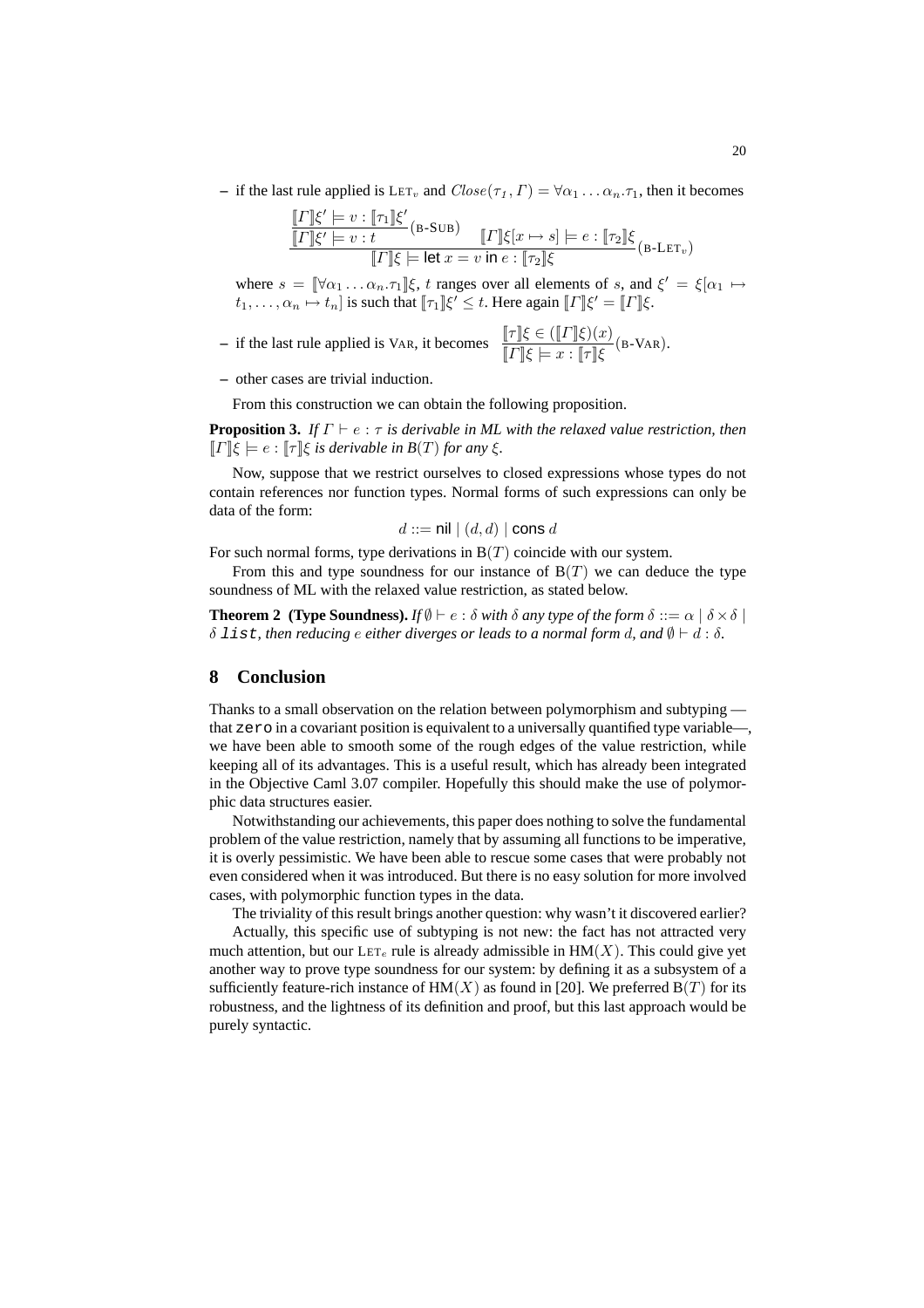#### **Acknowledgments**

I want to thank here Didier Remy and the Cristal team at INRIA for discussions and ´ encouragements.

### **A Proofs of lemmas**

**Lemma 1.** *If* e *is a well-formed expression (i.e. no non-value appears at a value position*), and  $e \rightarrow e'$ , then  $e'$  is well-formed.

*Proof.* We assume  $e = E[e_0], e' = E[e'_0]$  and  $e \rightarrow e'$  by direct application of a rule. We have to check the well-formedness of  $e'_{0}$ . For  $(\beta_{v})$  and  $(left)$ , this comes from the closedness of values under substitution: for any value  $v'$  inside  $e_0$ , by induction on the structure of values  $v'[v/x]$  is also a value. For all other reduction rules, this is immediate. Finally  $E[e_1]$  is well-formed for any well-formed expression  $e_1$ , so  $E[e'_0]$  is well-formed.

**Lemma 2.** *If*  $\Gamma[x \mapsto \sigma_1] \vdash e : \tau$  *and*  $\Gamma \vdash v : \tau_1$  *and*  $Close(\tau_1, \Gamma) \succ \sigma_1$ *, then*  $\Gamma \vdash e[v/x] : \tau.$ 

*Proof.* The proof is by induction on the length of the derivation and case analysis on the last rule used.

Case LET<sub>e</sub>. If  $\Gamma[x \mapsto \sigma_1]$   $\vdash$  let  $x' = v'$  in  $e : \tau$  using LET<sub>v</sub>, then there is a derivation  $\Gamma[x \mapsto \sigma_1] \vdash v' : \tau'.$  By induction hypothesis, after substitution,  $\Gamma \vdash v'[v/x] : \tau'$ holds, and since values are closed under substitution,  $v'[v/x]$  is still a value. Since  $FTV(\Gamma) \subset FTV(\Gamma) \cup FTV(\sigma_1), \; Close(\tau', \Gamma) \succ \; Close(\tau', \Gamma[x \mapsto \sigma_1]),$  so that  $\Gamma[x \mapsto Close(\tau', \Gamma)] \vdash e[v/x] : \tau$  is derivable, and  $\Gamma \vdash$  let  $x' = v'[v/x]$  in  $e[v/x] : \tau$ by  $LET_v$ .

Case LET<sub>v</sub>. If  $\Gamma[x \mapsto \sigma_1]$   $\vdash$  let  $x' = e'$  in  $e : \tau$  using LET<sub>e</sub>, then there is a derivation  $\Gamma[x \mapsto \sigma_1] \vdash e' : \tau'.$  By induction hypothesis, after substitution,  $\Gamma \vdash e'[v/x] : \tau'$ holds, and  $e'[v/x]$  is not a value. Again  $CovClose(\tau', \Gamma) \succ CovClose(\tau', \Gamma[x \mapsto$  $\sigma_1$ ]), so that  $\Gamma[x \mapsto CovClose(\tau', \Gamma')] \vdash e[v/x] : \tau$  is derivable, and  $\Gamma \vdash$  let  $x' =$  $e'[v/x]$  in  $e[v/x] : \tau$  by LET $_e$ .

Other cases are all simple and standard.

**Lemma 3.** For any closed e, if for all  $e'$  such that  $e \stackrel{*}{\rightarrow} e'$  there is  $\Gamma$  and t such that  $\Gamma \models e^t : t$ , then reducing e either diverges or leads to a value.

*Proof.* We reuse lemmas 5.5 and 5.6 of [14], extending the definition of faulty expressions with cases implying pairs and lists. Lemma 5.5 (uniform evaluation) does not depend on types, and lemma 5.6 (faulty expressions are untypable) uses only the structure of types, which subsumption does not change.

**Lemma 4.** *Let*  $\bar{\alpha}$  *be a set of type variables that appear only covariantly in*  $\tau_1$ *. Let*  $\xi$  *be any translation substitution. Then*  $[\forall \bar{\alpha}.\tau_1] \xi = \hat{\tau} [\tau_1] (\xi[\bar{\alpha} \mapsto \overline{zero}]).$